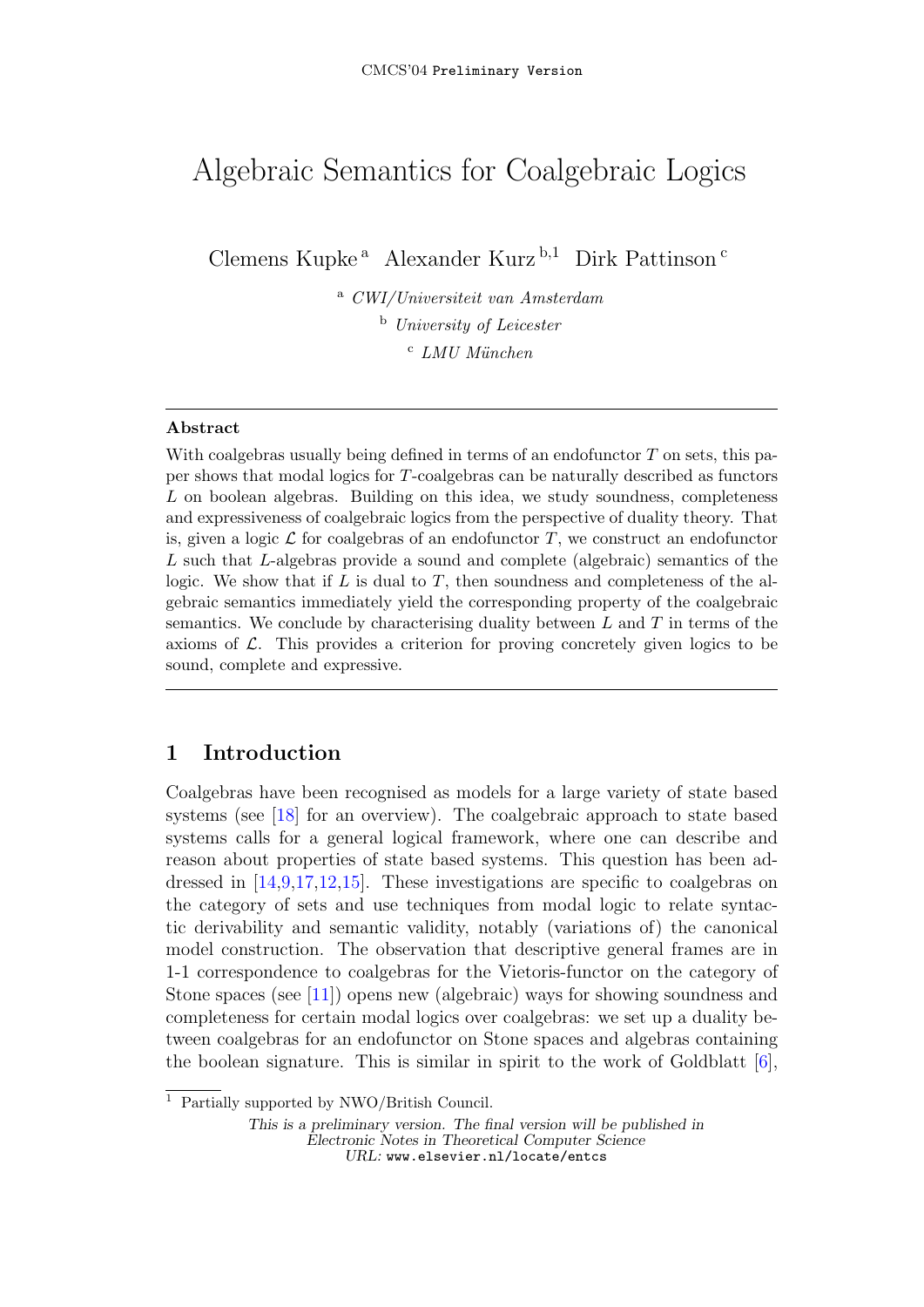where the duality between descriptive general frames and boolean algebras with operators is discussed; as it has been shown in  $[11]$  this can also be seen as a duality of functors: Given an endofunctor T (on Stone spaces) and a logic for T-coalgebras, we devise a functor  $L$  (on boolean algebras). Viewing formulas of the logic as algebraic terms, the category of L-algebras provides a sound and and complete semantics of the logic.

We give conditions which allow to transfer soundness and completeness of the coalgebraic semantics from the corresponding property of the algebraic semantics. If in particular  $L$  is dual to  $T$ , it follows that the coalgebraic semantics is both sound and complete, and moreover the logic is strong enough to distinguish non-bisimilar points.

In the second part of the paper, we analyse the duality between  $L$  and  $T$ in logical terms. Our main result characterises this duality in terms of the axioms and modal operators of the logic: We show that  $L$  is dual to  $T$ , if the axioms are sound, complete and the modal operators are strong enough to distinguish successor states.

# 2 Preliminaries and Notation

### <span id="page-1-0"></span>2.1 Algebras and Propositional Logic

For a signature  $\Sigma$  and a set E of equations, we write  $\mathsf{Alg}(\Sigma, E)$  for the category of  $\Sigma$ -algebras which satisfy all equations in E. We abbreviate  $\mathsf{Alg}(\Sigma, \emptyset)$  by  $\mathsf{Alg}(\Sigma)$  and write  $\mathsf{BA} = \mathsf{Alg}(\Sigma_{\mathsf{BA}}, E_{\mathsf{BA}})$  for the category of boolean algebras. Boolean operators are denoted by  $\bot$ ,  $\top$ ,  $\neg$ ,  $\wedge$ ,  $\rightarrow$ ,  $\leftrightarrow$  and  $U : BA \rightarrow$  Set is the forgetful functor, with left adjoint  $F$ .

Algebras can be represented by generators and relations, or formulas and logical equivalence. For our work, the following notions are convenient.

**Definition 2.1** (i) A pre-boolean algebra is a  $\Sigma_{BA}$ -algebra.

(ii) A boolean preorder  $(A, \vdash)$  is a pre-boolean algebra A and a relation  $\vdash$  on A which is closed under the rules and axioms of propositional logic. A morphism of boolean preorders is an order-preserving  $\Sigma_{BA}$ - algebra morphism.

(iii) A boolean congruence  $(A, \equiv)$  is an algebra A for the signature  $\Sigma_{BA}$  and a congruence relation  $\equiv$  on A such that  $A/\equiv$  is a boolean algebra. A morphism  $f:(A,\equiv_A)\to (B,\equiv_B)$  of boolean congruences is a  $\Sigma_{BA}$ -morphism  $f:A\to B$ such that  $f(a) \equiv_B f(a')$  whenever  $a \equiv_A a'$ .

The induced categories of boolean congruences and boolean preorders are denoted by Cong<sub>BA</sub> and PreOrd<sub>BA</sub>.

Boolean preorders are essentially the same as boolean congruences. Indeed, given  $(A, \vdash)$  define  $\equiv$  via  $a \wedge b \equiv a \Leftrightarrow a \vdash b$ . Conversely, given a congruence  $\equiv$  on a pre-boolean algebra A, define  $a \vdash_A b \Leftrightarrow a \rightarrow b \equiv \top$ .

On morphisms, the correspondence between boolean preorders and boolean congruences is described by the following lemma.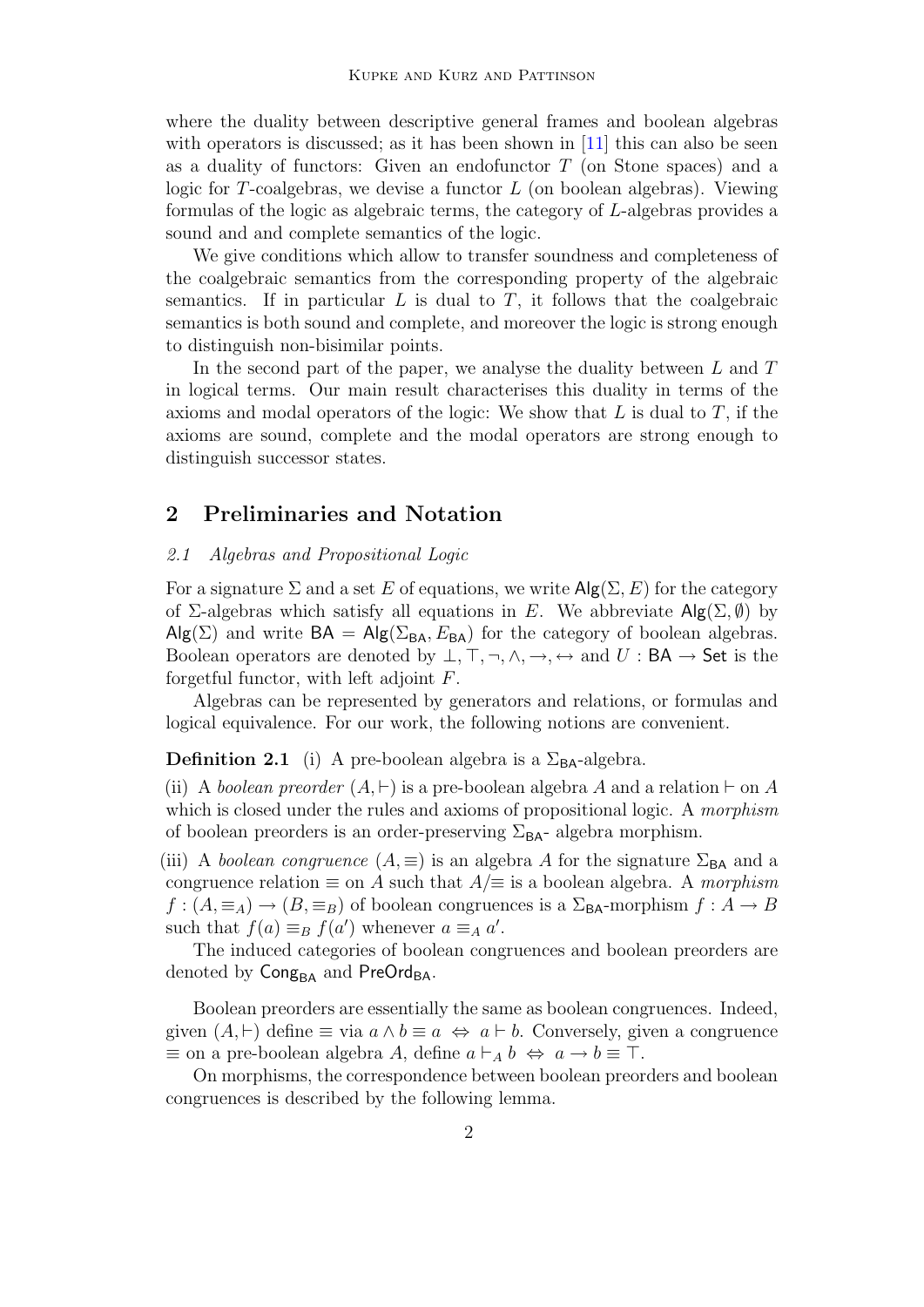Lemma 2.2 The category of boolean preorders is isomorphic to the category of boolean congruences. The isomorphism restricts to the subcategory of boolean preorders and order reflecting morphisms and the subcategory of boolean congruences and those morphisms  $f : (A, \equiv) \rightarrow (A', \equiv')$  for which  $\bar{f}: A/\equiv \rightarrow A'/\equiv'$  is injective, where  $\bar{f}([a]) = [f(a)].$ 

**Proof** We use the notation of the discussion preceding the lemma and [·] to denote equivalence classes. The first claim is immediate. For the second, suppose f is order preserving and reflecting and  $\bar{f}([a]) = \bar{f}([b])$ . Then  $f(a) \equiv 0$ f(b). Since f is order preserving and reflecting it follows  $a \equiv b$ , ie,  $[a] = [b]$ , showing that  $\bar{f}$  is injective. Conversely, assume  $f(a) \vdash' f(b)$ . Then  $f(a) \wedge f(b)$  $f(b) \equiv f(a)$ , i.e.  $\bar{f}([a] \wedge [b]) = \bar{f}([a])$ . Since  $\bar{f}$  is injective,  $[a] \wedge [b] = [a]$  and therefore  $a \wedge b \equiv a$ , i.e.  $a \vdash b$ .

We will need the following corollary in Section [6.](#page-13-0)

<span id="page-2-1"></span>Corollary 2.3 Let  $(A, \vdash)$  be a boolean preorder, B a boolean algebra and d:  $A \rightarrow B$  a pre-boolean algebra morphism and let  $\overline{d}$  be the relation given by

$$
A \longrightarrow A/\equiv -\frac{d}{\bar{d}} \geq B.
$$

Then  $\overline{d}$  is a boolean algebra morphism iff d is order preserving and  $\overline{d}$  is an injective boolean algebra morphism iff d is order preserving and reflecting.

If V is a set (of variables, or constants) and  $\Sigma$  is a signature, then  $T_{\Sigma}(V)$ denotes the set of terms with variables in  $V$ . We frequently consider extensions of  $\Sigma_{BA}$  by a set  $\Lambda$  of unary operation symbols; the extended signature is denoted by  $\Sigma_{BA}^{\Lambda}$ . By an equation, we mean a pair of terms and write  $s = t$  for the equation  $(s, t)$ ; this allows us to consider a relation on a set of variables as a set of equations.

Given a set Ax of equations for the signature  $\Sigma_{\text{BA}}^{\Lambda}$ , and two terms  $s, t \in$  $T_{\Sigma}(V)$ , we write  $Ax \vdash_{\mathsf{EL}}^V s = t$  if  $s = t$  can be equationally derived from  $Ax$  and the boolean equations  $E_{BA}$ . Since we work with languages over different sets of equations in the sequel, we make this distinction explicit in the notation. In case  $V = \emptyset$ , we write  $\vdash_{\mathsf{EL}}$  instead of  $\vdash_{\mathsf{EL}}^{\emptyset}$ .

In the context of boolean congruences, A is typically a set of formulas and  $\equiv$  a relation of logical equivalence. We use boolean congruences to present boolean algebras. A presentation  $q : (\Phi, R) \to A$  of a boolean algebra A consists of a boolean congruence  $(\Phi, R)$  and a surjective  $\Sigma_{BA}$ -morphism q whose kernel is R. Note that every boolean algebra has a presentation, namely the counit  $\varepsilon_A$ :  $(UFUA, Diag(A)) \rightarrow A$  of the adjunction  $F \dashv U$  where  $Diag(A)$ , the diagram of A, is the kernel of  $\varepsilon_A$ .<sup>[2](#page-2-0)</sup>

<span id="page-2-0"></span><sup>&</sup>lt;sup>2</sup> UFUA is the set of all boolean terms that can be formed from elements in A;  $Diag(A)$ records which of these expressions are equivalent. For example, if  $A = \mathcal{P}(\{a, b, c\})$ , then  $({a} \wedge {b}, \perp)$  is in  $Diag(A)$ .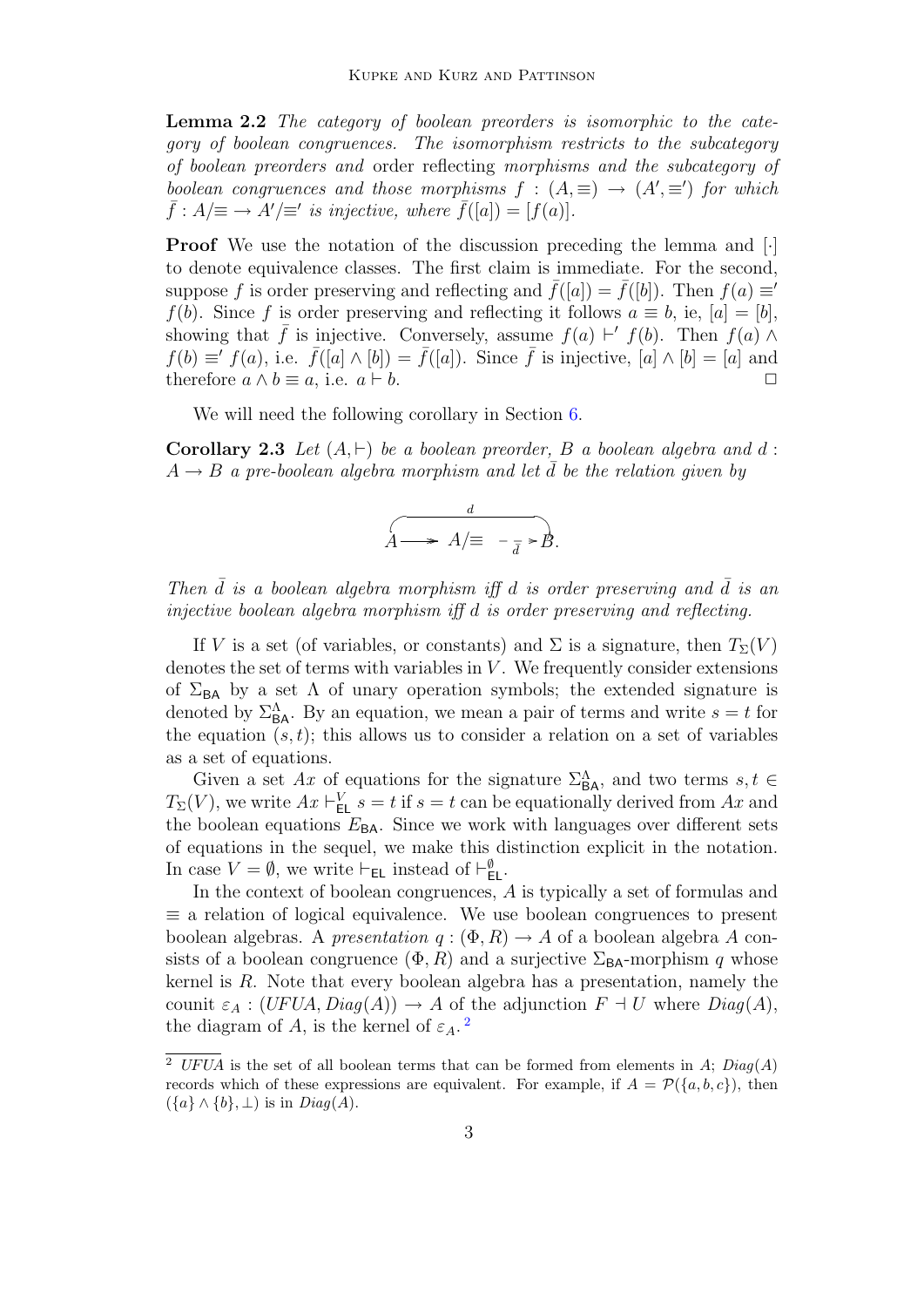We will need two facts about presentations. The first states that we can do derivations with representatives of equivalence classes.

<span id="page-3-1"></span>**Proposition 2.4** Consider a presentation  $q : (\Phi, R) \to A$ . Let  $\varphi_i, \psi_j \in \Phi$ and Ax,  $t = s$  equations for  $\Sigma_{BA}^{\Lambda}$ . Then

 $Ax \cup R \vdash_{\mathsf{EL}}^{\Phi} t(\varphi_i) = s(\psi_j) \iff Ax \cup Diag(A) \vdash_{\mathsf{EL}}^{UA} t(q(\varphi_i)) = s(q(\psi_j)).$ 

The second fact expresses that derivations in presentations are preserved by morphisms and reflected by injective morphisms.

<span id="page-3-0"></span>**Proposition 2.5** Consider presentations  $q : (\Phi, R) \to A$ ,  $q' : (\Phi', R') \to A'$ and a boolean algebra morphism  $f : A \to A'$ . Let  $a_i, b_j \in A$  and  $Ax, t = s$ equations for  $\Sigma_{BA}^{\Lambda}$ . Then (eliding the maps  $q, q'$ )

 $Ax \cup R \vdash_{\mathsf{EL}}^{UA} t(a_i) = s(b_j) \Leftrightarrow Ax \cup R' \vdash_{\mathsf{EL}}^{UA'} t(f(a_i)) = s(f(b_j)).$ 

### 2.2 Coalgebras, Terminal Sequence, Behavioural Equivalence

In the whole paper, Set denotes the category of sets and functions, Stone is the category of Stone spaces and continuous maps. Since the development in this paper can be instantiated to both coalgebras over set and coalgebras over Stone spaces, we develop the theory for both cases simultaneously. The essential ingredient is a functor which assigns boolean algebras to objects of the base category. In the case of sets, this is the contravariant power set functor  $\check{\mathcal{P}}$ : for stone spaces we use  $\mathsf{Clp}: \mathsf{Stone}^{\mathrm{op}} \to \mathsf{Set}$ , which maps a stone space to the boolean algebra of its clopen (closed and open) subsets. Our assumptions can be summarised as follows:

**Convention 1**  $\mathcal X$  is a category equipped with a forgetful (i.e. faithful) functor  $U_{\mathcal{X}}: \mathcal{X} \to$  Set and  $P: \mathcal{X}^{op} \to BA$  such that  $PX \subseteq \mathcal{P}(U_{\mathcal{X}}X)$  is a subalgebra of the powerset of  $U_{\mathcal{X}}X$ . We assume that X has a final object 1 which is mapped by  $P: \mathcal{X}^{op} \to \mathsf{BA}$  to the initial boolean algebra 2. Finally,  $T: \mathcal{X} \to \mathcal{X}$  denotes an endofunctor such that T1 has a global element.

Note that the above assumptions are satisfies for both Set and Stone, the two categories our approach is principally targeted at. For both Set and Stone the existence of a global element of  $T1$  means that  $T$  is non-trivial, that is, there is an object which is not mapped to the empty set / the trivial space. Assuming that  $X$  comes with a forgetful functor to the category of sets essentially says that objects  $X \in \mathcal{X}$  have elements. This is reflected in our notation by writing  $x \in X$  for  $x \in U_{\mathcal{X}}X$ .

**Definition 2.6** A T-coalgebra is a pair  $(X, \xi)$ , where  $X \in \mathcal{X}$  and  $\xi : X \to Y$ TX. Morphisms of coalgebras  $(X, \xi)$  to  $(Y, \chi)$  are maps  $f : X \to Y \in \mathcal{X}$  for which  $\chi \circ f = Tf \circ \xi$ .

One of the main motivating example of this study is that Kripke models and Kripke frames naturally arise as coalgebras, for a specific endofunctor.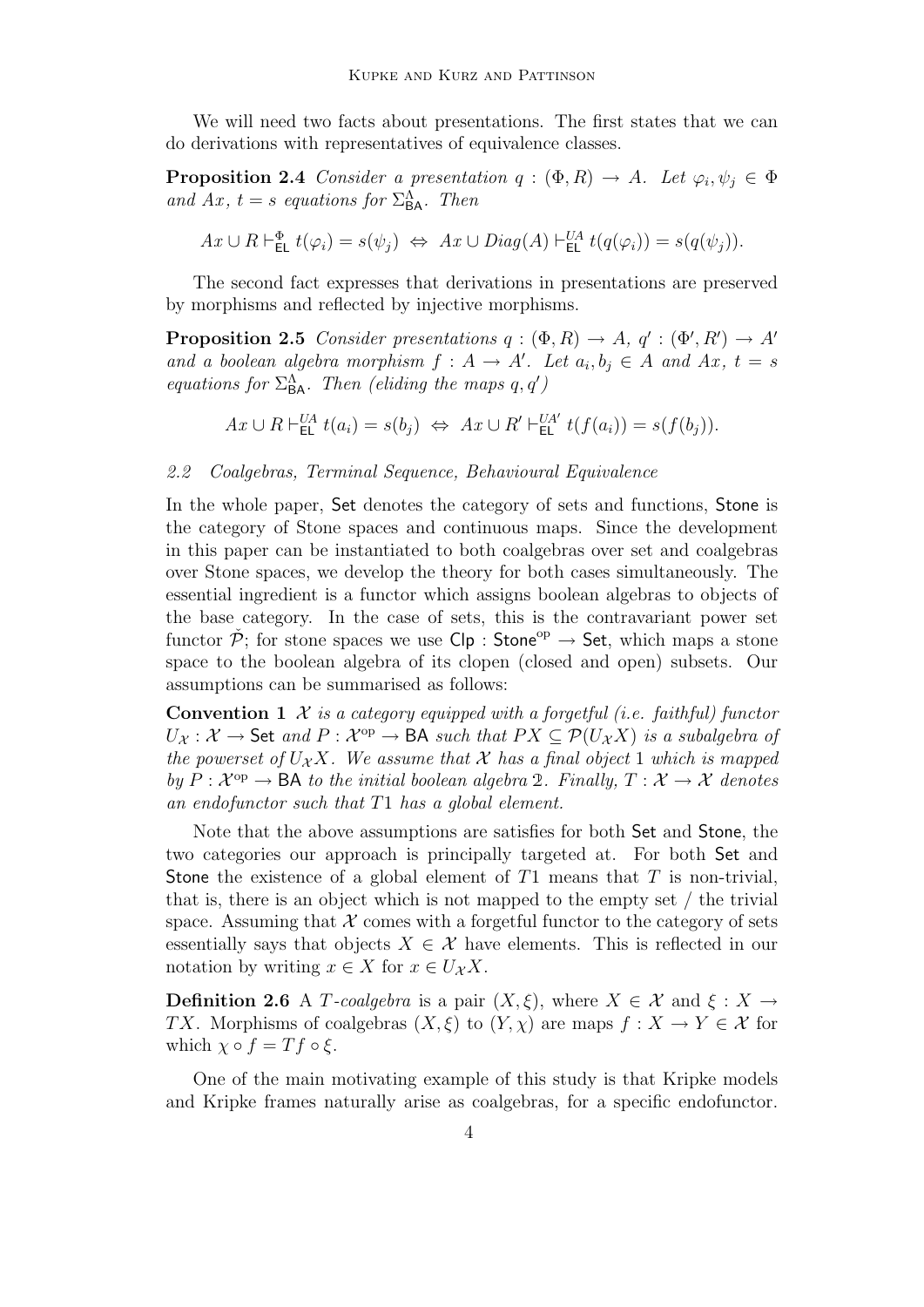We write  $P$  for the covariant powerset functor on the category of sets:

<span id="page-4-0"></span>**Example 2.7** (i) Kripke Frames are in 1-1 correspondence with  $P$ -coalgebras. (ii) The analogue of the powerset functor for Stone spaces is the Vietoris functor  $\mathcal V$ : Stone  $\rightarrow$  Stone mapping X to the set  $K(X)$  of closed subsets. The  $\nu$ -coalgebras are known as descriptive general frames in modal logic, see [\[11\]](#page-20-6). (iii) Kripke models over a set A of propositions are coalgebras for  $TX =$  $\mathcal{P}(X) \times \mathcal{P}(A)$ .

Dually to the construction of initial and free algebras as colimits of the initial sequence of the underlying endofunctor, the notion of *terminal sequence* plays an important role in the coalgebraic framework. For our purposes, it is sufficient to consider the finitary part, that is, the first  $\omega$  elements of the terminal sequence. For the whole story, and a precise account of how the terminal sequence can be used to construct cofree coalgebras, we refer to Worrell [\[19\]](#page-20-8). The finitary part of the terminal sequence (we allow ourselves to drop the words "finitary part of" from now on) consists of

(i) the sequence  $(T_n)_{n\in\omega}$  of objects, where  $T_0 = 1$  and  $T_{n+1} = TT_n$ , and

(ii) the sequence of morphisms  $(p_m^n)_{m \leq n \in \omega}$  where  $p_m^n : T_n \to T_m$  are such that  $p_n^n = id_{T_n}$  and  $p_k^m \circ p_m^n = p_k^n$  for all  $k \leq m \leq n \in \omega$ .

In a logical context, the object  $T_n$  corresponds to the behaviour which can be described with a formula of rank  $n$ , where the rank of a formula is the maximal nesting depth of modal operators.

The link between the terminal sequence and arbitrary coalgebras is the observation, that every T-coalgebra  $(X, \xi)$  appears as a cone  $(X, (\xi_n)_{n \in \omega})$  over the terminal sequence associated with T as follows: take  $\xi_0 : X \to 1$  to be the morphism induced by finality of 1 and put  $\xi_{n+1} = T \xi_n \circ \xi$  for  $n \in \omega$ .

Since we have assumed that  $\mathcal X$  is a concrete category (i.e. comes equipped with a forgetful functor to Set), we can speak about points  $x \in X$  realising some behaviour (element of  $T_n$ ).

<span id="page-4-1"></span>**Proposition 2.8** For all t in  $T_n$  there is a T-coalgebra  $(X, \xi)$  and x in X such that  $\xi_n(x) = t$ .

**Proof** Pick a global element  $e: 1 \to T1$  and put  $e_n = T^n(e)$ . Then  $(T_n, e_n)$ realises the behaviours in  $T_n$ .

Furthermore, the presence of elements also allows us to speak about behavioural equivalence in the same way as in the category of sets.

**Definition 2.9** Suppose  $(X, \xi)$  and  $(Y, \rho) \in \text{Coalg}(T)$  and  $(x, y) \in X \times Y$ .

(i) We say that x and y are behaviourally equivalent (denoted  $x \simeq y$ ) if there is  $(Z,\zeta) \in \text{Coalg}(T)$  and two morphisms  $f : (X,\xi) \to (Z,\zeta)$  and  $(Y,\rho) \to (Z,\zeta)$ such that  $U_{\mathcal{X}}(f)(x) = U_{\mathcal{X}}(f)(y)$ .

(ii) We say that x and y are  $\omega$ -step equivalent (denoted  $x \simeq_{\omega} y$ ) if  $\xi_n(x) =$  $\varrho_n(y)$  for all  $n \in \omega$ .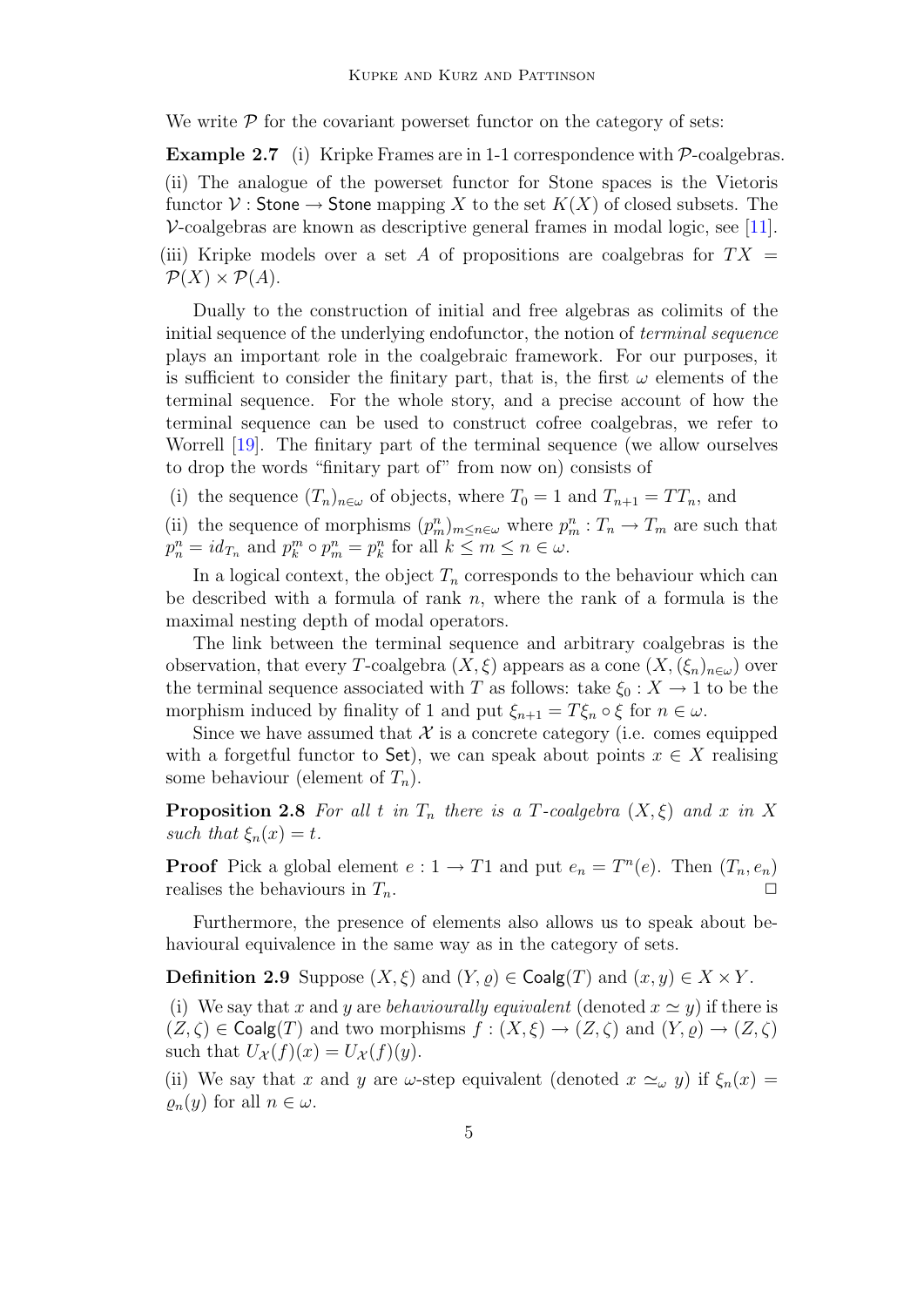That is to say that two points are behaviourally equivalent if they can be identified by a coalgebra morphism, and  $\omega$ -step equivalent if their behaviour agrees for all transition sequences of finite length. It is easy to show that  $\omega$ -step equivalence is a consequence of behavioural equivalence. One aspect of coalgebraic logics is their expressivity, that is, their ability to distinguish non-bisimilar points.

<span id="page-5-1"></span>**Definition 2.10** Suppose  $\mathcal{L}$  is a set (of formulas) and  $\models_{(C,\gamma)}\subseteq C \times L$  is a (satisfaction) relation for every  $(C, \gamma) \in \text{Coalg}(T)$ . Write  $\text{Th}(c) = \{ \varphi \in \mathcal{L} \mid$  $c \models_{(C,\gamma)} \varphi$ .

(i) L is expressive, if  $x \simeq y$  whenever  $\text{Th}(x) = \text{Th}(y)$ , for all  $(X, \xi)$  and  $(Y, \rho) \in \text{Coalg}(T)$  and  $(x, y) \in X \times Y$ .

(ii)  $\mathcal L$  is  $\omega$ -step expressive, if  $x \simeq_{\omega} y$  whenever Th $(x) = Th(y)$ , for all  $(X, \xi), (Y, \varrho) \in$ Coalg $(T)$  and  $(x, y) \in X \times Y$ .

In general, for formulas of finitary logics,  $\omega$ -step expressiveness is the best we can hope for (see  $[13]$ ).

# 3 Coalgebraic Modal Logic

The logics under consideration in this paper are parametric in a set of modal operators, which are interpreted using predicate liftings. Intuitively, predicate liftings map properties of states to properties of successor states, and hence allow us to make assertions about state transitions. The formal definition is as follows:

**Definition 3.1** A predicate lifting for T is a natural transformation  $\lambda : UP \rightarrow$  $UPT.$ 

The functor U appears because we do not require predicate liftings to preserve boolean structure (the  $\Box$  of modal logic, for example, preserves meets but not joins).

<span id="page-5-0"></span>**Example 3.2** (i) Consider  $\mathcal{X} =$  Set and  $TX = \mathcal{P}(X)$ . Then T-coalgebras are Kripke frames. The predicate lifting for the  $\Box$ -operator of modal logic is given by the natural transformation  $(\lambda_{\Box})_X : \check{\mathcal{P}}X \to \check{\mathcal{P}}TX, a \subseteq X \mapsto \{b \subseteq X : b \in X\}$  $X \mid b \subseteq a$ .

(ii) Consider  $\mathcal{X}$  = Stone and let X be a Stone space with topology  $\mathcal{O}(X)$ and the Vietoris functor  $V$ : Stone  $\rightarrow$  Stone from Example [2.7.](#page-4-0) The predicate lifting for the  $\Box$ -operator is given by  $(\lambda_{\Box})_X : U\mathsf{Clp}X \to U\mathsf{Clp}\mathcal{V}X$ ,  $a \mapsto \{b \in \Box\}$  $K(X) \mid b \subseteq a$ .

The language of the modal logics we work with is built by adding a unary modal operator for each lifting. The restriction to unary modalities is mainly for convenience; our results easily extend to the case of modalities of arbitrary (finite) arities.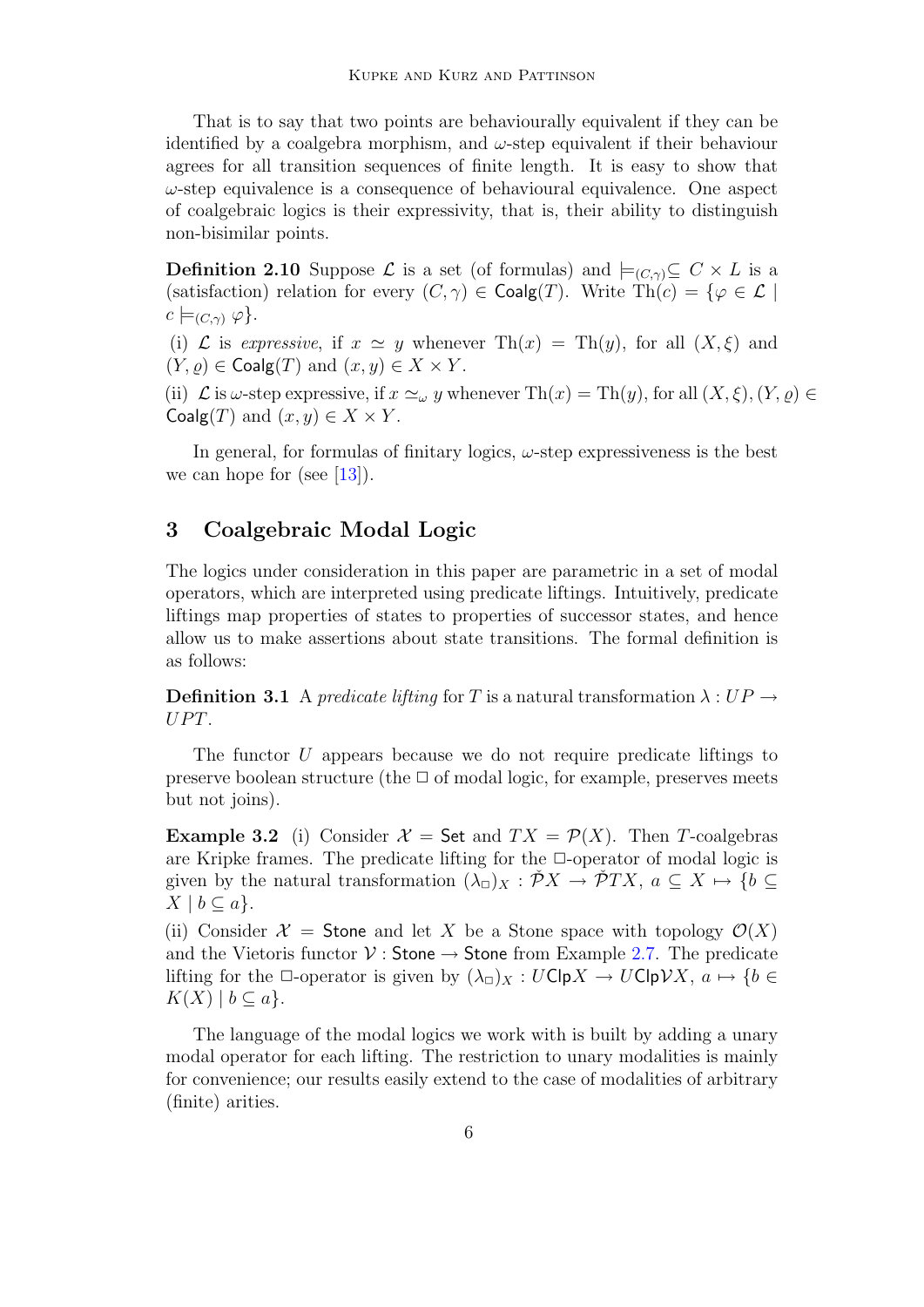We now turn to the syntax and the semantics of the modal logics we are going to work with.

Definition 3.3 (Syntax and semantics of  $\mathcal{L}(\Lambda)$ ) Given a set  $\Lambda$  of predicate liftings, the language  $\mathcal{L}(\Lambda)$  is given by the grammar

$$
\mathcal{L}(\Lambda) \ni \varphi, \psi ::= f f \mid \varphi \to \psi \mid [\lambda] \varphi
$$

where  $\lambda \in \Lambda$ . For a structure  $(X, \xi) \in \text{Coalg}(T)$ , the semantics  $\llbracket \varphi \rrbracket = \llbracket \varphi \rrbracket_{\xi} \in$ UPX of formulas  $\varphi \in \mathcal{L}(\Lambda)$  is given by

$$
\llbracket \mathbf{f} \rrbracket = \perp \qquad \llbracket \varphi \to \psi \rrbracket = \llbracket \varphi \rrbracket \to \llbracket \psi \rrbracket \qquad \llbracket [\lambda] \varphi \rrbracket = UP(\xi) \circ \lambda_X([\varphi]).
$$

We write  $(X, \xi) \models \varphi$  for  $[\varphi]_{\xi} = \top$  and  $\text{Coalg}(T) \models \varphi$  for  $(X, \xi) \models \varphi$  for all  $(X,\xi) \in \mathsf{Coalg}(T)$ .

Note that  $\mathcal{L}(\Lambda) = T_{\Sigma_{\mathsf{BA}}^{\Lambda}}$ , that is, every modal formula  $\varphi \in \mathcal{L}(\Lambda)$  is a term without free variables over the signature  $\Sigma_{BA}^{\Lambda}$ .

**Example 3.4** If T is P or V and  $\Lambda = {\lambda_{\square}}$  as in Example [3.2,](#page-5-0) then  $\mathcal{L}(\Lambda)$ gives basic modal logic if we identify  $[\lambda_{\Box}]$  with  $\Box$ .

Many proofs in modal logic run by induction on the depth of formulas. The semantics of a formula of depth  $n$  can be described by a predicate over  $T_n$ , the *n*-th element of the terminal sequence.

<span id="page-6-0"></span>**Definition 3.5** (Lift,  $Form_n, d_n$ ) For a given functor T and a set of predicate liftings  $\Lambda$ , let Lift : Set  $\to$  Set be the operation that maps a set  $\Phi$  (of formulas) to  $\text{Lift}(\Phi)$  according to the grammar

$$
\mathsf{Lift}(\Phi) \ni \varphi, \psi ::= \mathsf{ff} \mid \varphi \to \psi \mid [\lambda] \varrho
$$

where  $\lambda \in \Lambda$  and  $\rho \in \Phi$ . For maps  $d : \Phi \to UPX$  we put

$$
\mathsf{Lift}(d) : \mathsf{Lift}(\Phi) \to UPTX, \quad [\lambda] \varrho \mapsto \lambda_X \circ d(\varrho)
$$

and extend to the whole of  $\text{Lift}(\Phi)$  inductively.

We put  $Form_0 = \text{Lift}(\emptyset)$  and  $Form_{n+1} = \text{Lift}(Form_n)$  and call the elements of Form<sub>n</sub> the formulas of depth n of  $\mathcal{L}(\Lambda)$ . Their semantics

$$
d_n: Form_n \to UPT_n
$$

is given by  $d_0 : Form_0 \to UP1$  (giving propositional formulae their usual interpretation in the Boolean algebra  $UP1 = 2$ ) and  $d_{n+1} = \text{Lift}(d_n)$ . The set  $\bigcup_{n<\omega} Form_n$  is denoted by  $Form_{\omega}$ .

Since we have assumed that all predicate liftings are unary (hence finitary) from the outset, we know that  $\mathcal L$  can be covered by the sets  $Form_n$ , for  $n \in \omega$ :

Lemma 3.6  $\mathcal{L} = \bigcup_{n \in \omega} Form_n$ .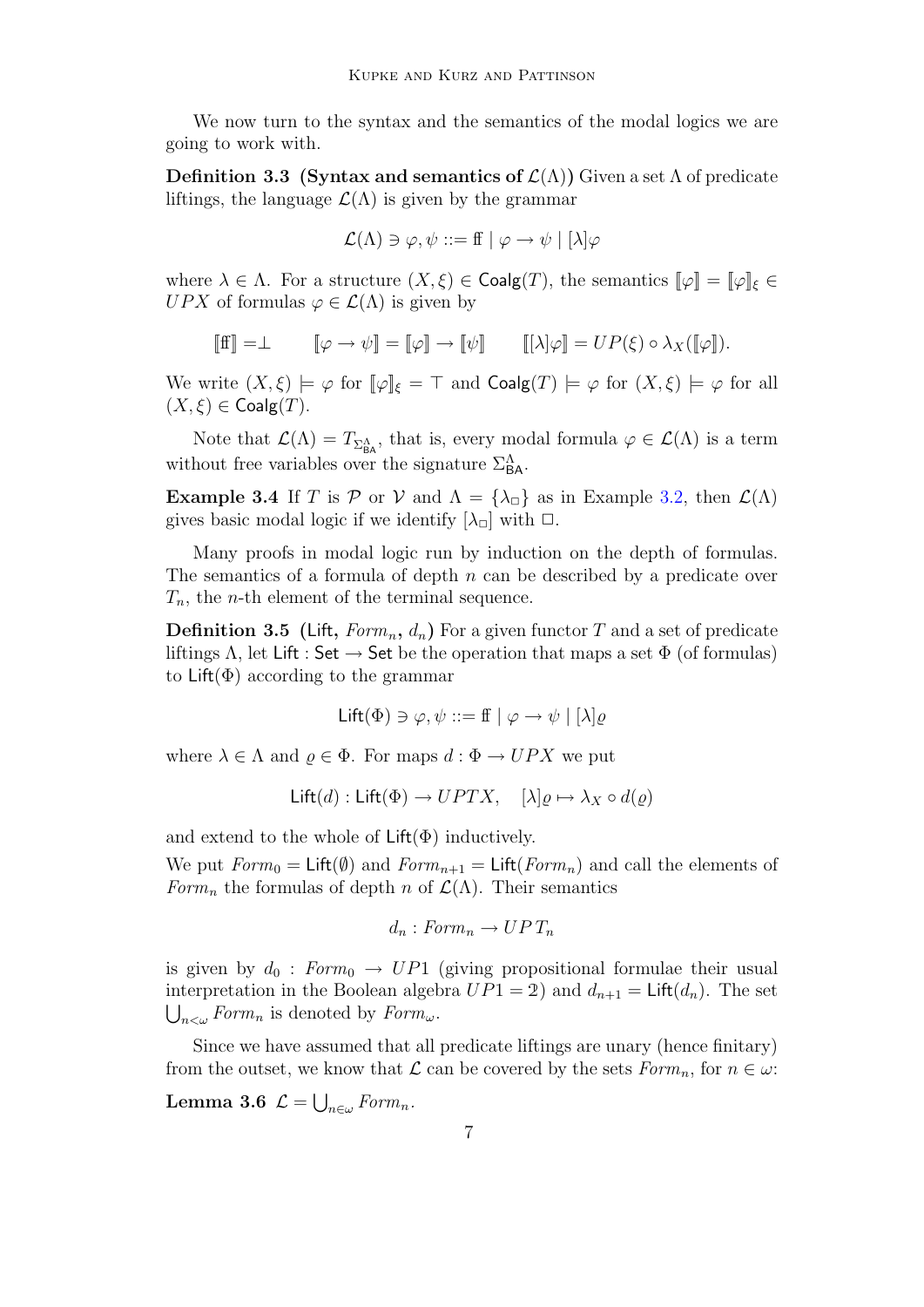Viewing coalgebras as cones over the terminal sequence associated with  $T$ , we can recover the semantics of formulas as follows:

# <span id="page-7-0"></span>**Proposition 3.7** Let  $\varphi$  be a formula of depth n. Then  $[\varphi]_{\xi} = P(\xi_n)(d_n(\varphi))$ .

In order to capture the specific structure of a given functor  $T$ , we introduce axiom schemas. Our axioms are pairs  $(\varphi, \psi)$ , which we read as  $\varphi \leftrightarrow \psi$  in the context of modal logic and as  $\varphi = \psi$  in an equational context. The notion of axiom as a pair enables us to use them in both settings. The key property of axioms is that they are of rank one, that is, they don't contain nested modalities. This feature enables us to lift the axioms along the terminal sequence. Recall that, given a set  $V$  (of variables),  $U F V$  is the closure of  $V$ under boolean operations.

**Definition 3.8 (Axioms)** Given a set  $\Lambda$  of predicate liftings for T and a set (of variables) V, an *axiom* is a pair  $(\varphi, \psi)$  with  $\varphi, \psi \in \text{Lift}(UFV)$ . In the following we will write axioms  $(\varphi, \psi)$  as equations  $\varphi = \psi$ .

The basic calculus for modal logic can be seen as a special example:

**Example 3.9** If T is P or V and  $\Lambda = {\lambda_0}$  as in previous examples, then  $V = \{p, q\}$  and  $Ax = \{\Box \top = \top, \Box (p \land q) = \Box p \land \Box q\}$  give the basic calculus for modal logic which is sound and complete for  $P$ -coalgebras.

We only consider axioms of such restricted shape because they are enough to describe the functor  $T$  (or its dual), or, in other words, the class of all  $T$ coalgebras. Specific subclasses of T-coalgebras can then be specified by adding additional axioms of unrestricted shape (possibly involving fixpoint operators as in the  $\mu$ -calculus).

Considering  $\Lambda$  as a set of (unary) operation symbols, we may identify formulas of  $\mathcal{L}(\Lambda)$  with terms for the signature  $\Sigma_{BA}^{\Lambda}$  (see Section [2.1\)](#page-1-0). A modal formula  $\varphi$  can then be seen as the equation  $\varphi = \top$  and every equation  $\varphi = \psi$ can be seen as the formula  $\varphi \leftrightarrow \psi$ .

In order to relate algebraic and coalgebraic semantics for modal logics, we begin by (defining and) relating the corresponding proof calculi. Note that axioms may contain variables. Since formulas of  $\mathcal{L}(\Lambda)$  do not have free variables, we use ground substitutions, i.e. substitutions which assign a variable free formula to every variable. If  $\sigma$  is a substitution, the result of substituting every variable x by  $\sigma(x)$  in a term (or formula)  $\varphi$  is denoted by  $\sigma(\varphi)$ .

**Definition 3.10 (Entailment in Modal Logic)** Suppose  $Ax$  is a set of axioms. We say that  $\varphi$  is modally derivable from  $Ax$   $(Ax \vdash_{ML} \varphi)$ , if  $\varphi$  is contained in the least set  $\Phi$  of formulas which

- contains  $\sigma(\varphi) \leftrightarrow \sigma(\psi)$  whenever  $\sigma$  is a ground substitution and  $(\varphi, \psi) \in Ax$
- is closed under propositional entailment
- contains  $[\lambda] \varphi \leftrightarrow [\lambda] \psi$  whenever  $\lambda \in \Lambda$  and  $\varphi \leftrightarrow \psi \in \Phi$ .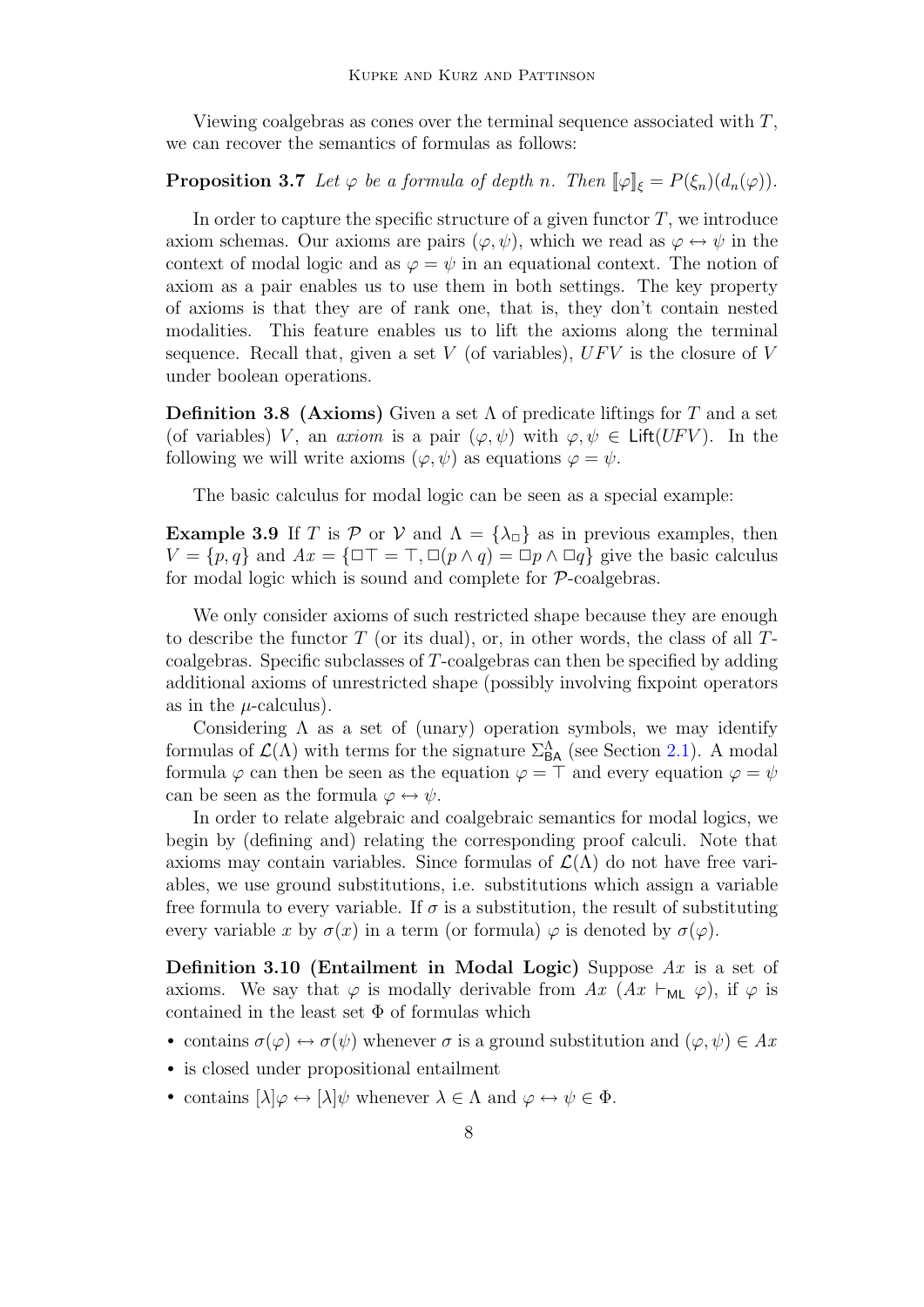The following proposition is crucial since it allows us to simulate modal entailment by equational entailment and vice versa. Recall that  $\vdash_{EL}$  denotes equational derivability of equations between ground terms.

**Proposition 3.11** Suppose Ax is a set of axioms and  $\varphi, \psi \in \mathcal{L}(\Lambda)$ . Then  $Ax \vdash_{ML} \varphi \leftrightarrow \psi \text{ iff } Ax \vdash_{EL} \varphi = \psi.$ 

Proof By induction, using the respective definitions. Note that the rule  $\varphi \leftrightarrow \psi \implies [\lambda] \varphi \leftrightarrow [\lambda] \psi$  is precisely the congruence rule of equational  $logic.$ 

The previous proposition takes care of the syntactical aspect of our goal to explain modal soundness and completeness in terms of the equational counterparts. The semantical part is treated in the next section, where we translate between algebras and coalgebras on the side of models.

The modal entailment relation can be restricted to formulas of finite depth as follows:

<span id="page-8-0"></span>**Definition 3.12** (Lift $(R)$ ,  $\equiv_n$ ) Consider a set  $\Lambda$  of predicate liftings for T and a set of axioms Ax. For a boolean congruence  $(\Phi, R)$ , put  $\text{Lift}(\Phi, R)$  $(Lift(\Phi), Lift(R))$  where

$$
\mathsf{Lift}(R) = \{(t,s) \in \mathsf{Lift}(\Phi) \times \mathsf{Lift}(\Phi) \mid Ax \cup R \vdash_{\mathsf{EL}} t = s\}.
$$

We let  $\equiv_0$  be propositional equivalence on  $Form_0$  and  $\equiv_{n+1}=$  Lift( $\equiv_n$ ).

In the last definition, elements  $\varphi \in \Phi$  are treated as atomic formulas. The relationship to the semantics  $d_n$  of formulas of finite depth is as expected:

**Proposition 3.13** For a formula  $\varphi$  of depth n,  $Ax \vdash \varphi \Leftrightarrow \varphi \equiv_n \top$ .

# 4 Algebraic Semantics

The goal of the present section is to define a functor  $L$  on the category of boolean algebras such that L-algebras provide a sound and complete semantics for  $\mathcal{L}(\Lambda)$ . In case that the functor L is dual to T (in a sense which we make precise later), this immediately entails soundness and completeness of the coalgebraic semantics.

**Definition 4.1** Suppose E is a set of  $\Sigma_{BA}^{\Lambda}$ -equations. Given  $A \in \mathsf{Alg}(\Sigma_{BA}^{\Lambda}, E_{BA} \cup$ E) and two formulas (terms)  $s, t \in T_{\Sigma_{\mathsf{BA}}^{\Lambda}}(V)$ , possibly involving variables  $p \in V$ from a set V, we write  $\llbracket s \rrbracket_A^v$  for the interpretation of s in A wrt the valuation  $v: V \to A$ . Furthermore,  $A \models s = t$  if  $\llbracket s \rrbracket_A^n = \llbracket t \rrbracket_A^n$  for all valuations  $v: V \to A$  (we omit v if  $V = \emptyset$ ), and  $\mathsf{Alg}(\Sigma_{\mathsf{BA}}^{\Lambda}, E_{\mathsf{BA}} \cup E) \models s = t$  iff  $A \models s = t$ for all  $A \in \mathsf{Alg}(\Sigma^{\Lambda}_{BA}, E_{BA} \cup E)$ .

We now come to the central definition of this paper, namely the functor L on boolean algebras associated with a coalgebraic modal logic  $\mathcal{L}(\Lambda, Ax)$ . The functor  $L : BA \rightarrow BA$  maps a boolean algebra A to the one which is freely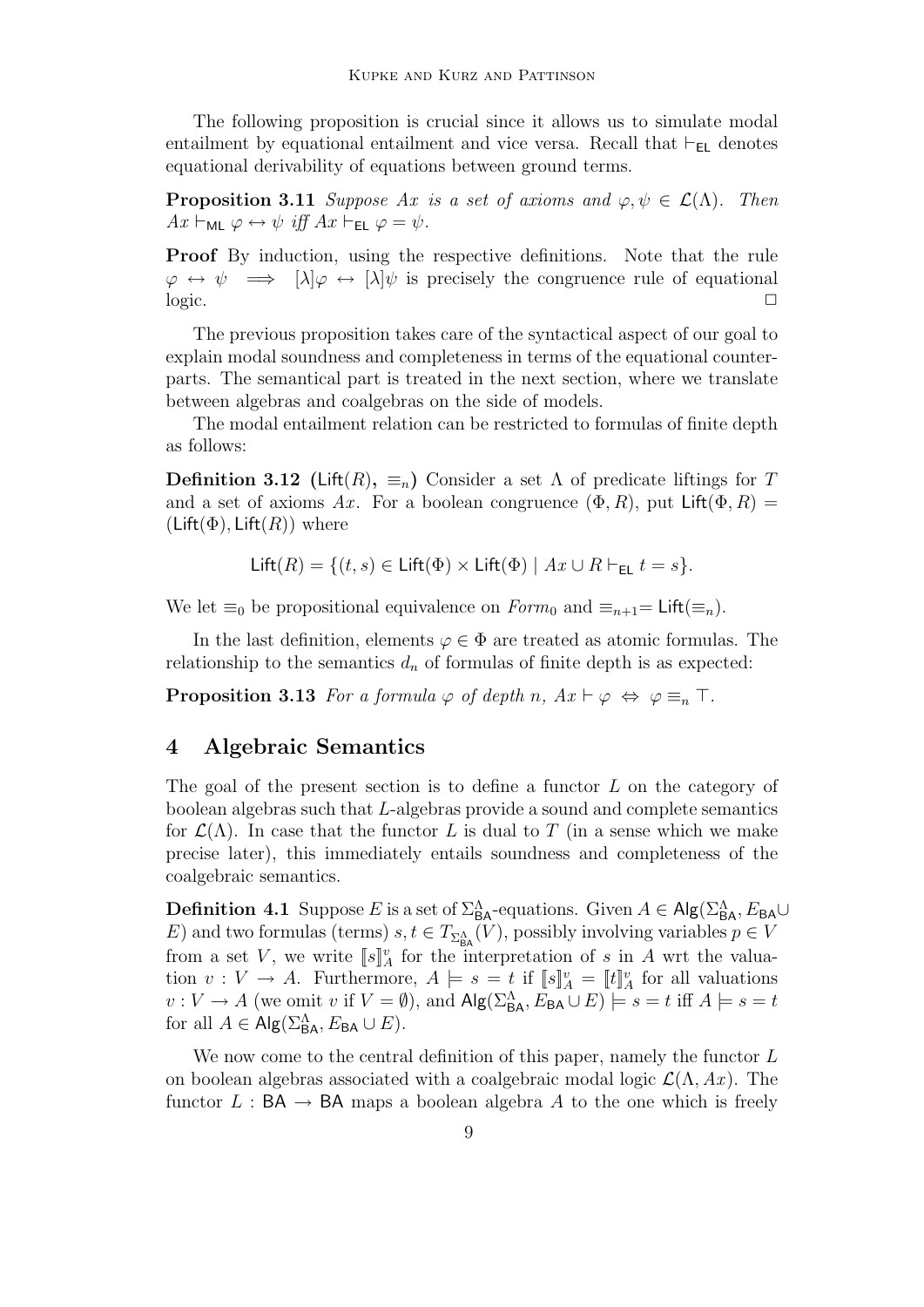generated by all  $[\lambda]a, a \in A, \lambda \in \Lambda$ , and quotiented by the axioms. Recall that  $F : \mathsf{Set} \to \mathsf{BA}$  denotes the construction of free algebras.

<span id="page-9-1"></span>**Definition 4.2** (The functor L) Given a coalgebraic modal logic  $\mathcal{L}(\Lambda, Ax)$ for T-coalgebras (i.e. a set  $\Lambda$  of predicate liftings for T and a set Ax of axioms), the corresponding functor  $L : BA \rightarrow BA$  is

$$
A \mapsto F\{[\lambda]a \mid a \in A, \lambda \in \Lambda\}/R
$$

where  $R$  is the smallest congruence containing the substitution instances of axioms in Ax with variables replaced by elements of A.

This definition bears some similarities to Cirstea's notion of language constructor [\[3\]](#page-19-0): a language constructor describes the linguistic features to specify the behaviour of a system after one transition step. This corresponds to the set  $F\{[\lambda]a \mid a \in A, \lambda \in \Lambda\}$  in the above definition. Our definition extends this idea by additionally forming a quotient defined by logical axioms and rules, which results in a faithful logical description of the behaviour observable in one transition step.

Recalling the operator Lift from Definition [3.12](#page-8-0) and that A is presented by  $(UFUA, Diag(A))$  the object part of L can also be understood as follows.

**Remark 4.3** Let A be a boolean algebra. Then  $LA$  is the boolean algebra given by the carrier set  $\text{Lift}(UFUA)/\text{Lift}(Diag(A)).$ 

Given a quotient  $A/\equiv$ , we use  $\{\cdot\}_{A/\equiv}$  to denote equivalence classes.

<span id="page-9-0"></span>**Proposition 4.4** (i) L is a functor, that is, for a boolean algebra morphism  $f: A \rightarrow A',$ 

$$
Lf: LA \longrightarrow LA'
$$

$$
\{\lbrack \lambda \rbrack a \}_{LA} \mapsto \{\lbrack \lambda \rbrack f(a) \}_{LA'}
$$

defines a boolean algebra morphism.

(ii) L preserves injective morphisms and surjective morphisms.

**Proof** The first claim follows from '  $\Rightarrow$  ' of Proposition [2.5](#page-3-0) whereas '  $\Leftarrow$  ' yields that  $Lf$  is injective if f is.  $\Box$ 

**Example 4.5** If T is P or V and  $\Lambda = {\lambda_{\square}}$  and Ax as in previous examples, then L-algebras are precisely the modal algebras (also known as boolean algebras with operators). This representation of modal algebras as algebras for a functor was observed by Abramsky [\[1\]](#page-19-1) and Ghilardi [\[4\]](#page-19-2).

It is straightforward to interpret terms (formulas)  $\varphi \in \mathcal{L}(\Lambda)$  in L-algebras. This is the algebraic semantics of the logic  $\mathcal{L}(\Lambda)$ .

**Definition 4.6** Suppose  $(A, \alpha) \in \mathsf{Alg}(L)$ . The *algebraic semantics*  $[\varphi] =$  $[\![\varphi]\!]_{\alpha}$  of a formula  $\varphi \in \mathcal{L}(\Lambda)$  is given inductively by

$$
\llbracket \mathbf{f} \mathbf{f} \rrbracket = \perp \qquad \llbracket \varphi \to \psi \rrbracket = \llbracket \varphi \rrbracket \to \llbracket \psi \rrbracket
$$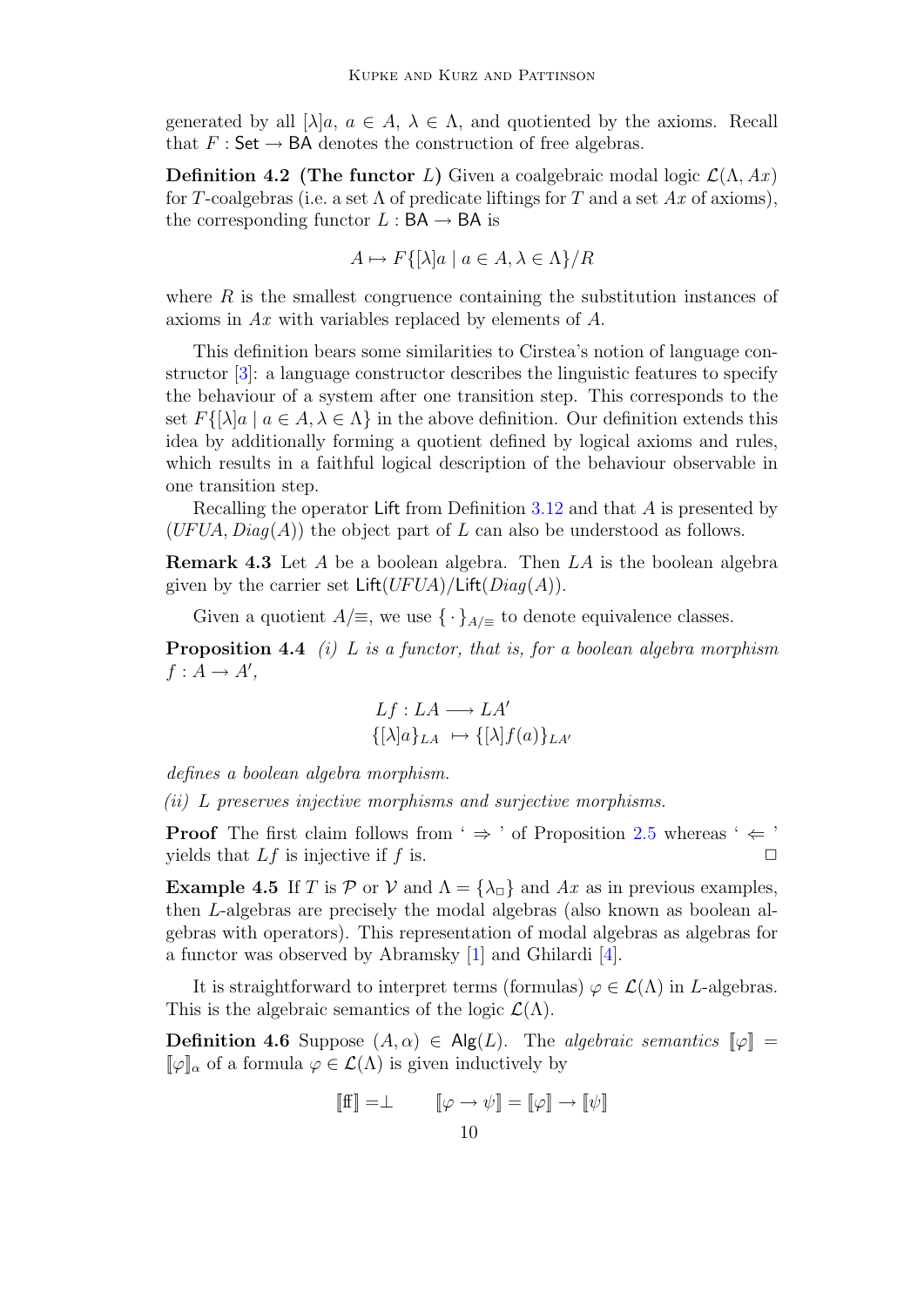$$
[[\lambda]\varphi] = \alpha(\{[\lambda] [\varphi]\}_{L(A,\alpha)}),
$$

where  $\{\cdot\}$  denotes taking equivalence classes. We write  $(A, \alpha) \models \varphi = \psi$  if  $[\![\varphi]\!]_{\alpha} = [\![\psi]\!]_{\alpha}$  and  $\mathsf{Alg}(L) \models \varphi = \psi$  iff  $(A, \alpha) \models \varphi = \psi$  for all  $(A, \alpha) \in \mathsf{Alg}(L)$ .

The reason to focus on L-algebras instead of the more familiar  $\Sigma_{BA}^{\Lambda}$ -algebras is that we want to relate, in the next section, algebraic and coalgebraic semantics by relating the functors  $L$  and  $T$ . In particular, we will show that the logic is sound, complete and expressive if  $L$  is dual to  $T$ . On the level of structures, L-algebras and  $\Sigma_{BA}^{\Lambda}$ -algebras satisfying the axioms are isomorphic.

<span id="page-10-2"></span>**Proposition 4.7** The category of algebras for the functor  $L$ ,  $\text{Alg}(L)$ , is isomorphic to the variety of those  $\Sigma_{BA}^{\Lambda}$ -algebras satisfying Ax and  $E_{BA}$ .

**Proof** Define  $S : Alg(L) \to Alg(\Sigma_{BA}^{\Lambda}, E_{BA} \cup Ax)$  by mapping  $(A, \alpha)$  to the algebra with carrier set UA, which interprets the function symbol  $[\lambda]$  as  $a \mapsto$  $[\![\lambda]a]\!]_{\alpha}$ . Then  $S(A,\alpha)$  satisfies Ax because the axioms only involve terms of depth 1. Conversely, we map  $(A, \lambda^A)$  to the unique map  $\alpha$  determined by



where  $\sum_{\Lambda} A$  is the disjoint union of  $\Lambda$  copies of  $A$ ,  $\eta_A$  is the insertion of generators, and l is the co-tupeling of the operations  $\lambda^A$ ,  $\lambda \in \Lambda$ .

As in the case of formulas of depth  $n$ , we can also view the algebraic semantics as stratification of the semantics of formulas of depth  $n$ , where  $n$  ranges over finite ordinals. Formally, this is accomplished via the initial algebra sequence.

<span id="page-10-0"></span>Definition 4.8  $(L_n,$  algebraic semantics of formulas of depth n) Let  $L_0 = 2$  and  $L_{n+1} = L(L_n)$ . The algebraic semantic of formulas in  $\mathcal{L}(\Lambda)$  is given by the map

$$
q_n: Form_n \longrightarrow UL_n
$$

which is inductively defined via  $q_{n+1}([\lambda]\varphi) = {\{\lambda | q_n(\varphi)\}}_{L_{n+1}}$ .

To prove soundness and completeness w.r.t. to the algebraic semantics, we still have to check that the  $q_n$  above indeed identify precisely those formulas that are logically equivalent according to the given set of axioms  $Ax$ . We need that presentations of  $(A/\equiv)$  are lifted to presentations of  $L(A/\equiv)$ :

<span id="page-10-1"></span>**Lemma 4.9** Let  $(A, \equiv)$  be a boolean congruence and  $q : A \rightarrow A/\equiv$  be the corresponding quotient. Then

$$
\hat{q}: \text{Lift}(A) \longrightarrow UL(A/\equiv)
$$

$$
[\lambda]a \mapsto \{[\lambda]q(a)\}_{L(A/\equiv)}
$$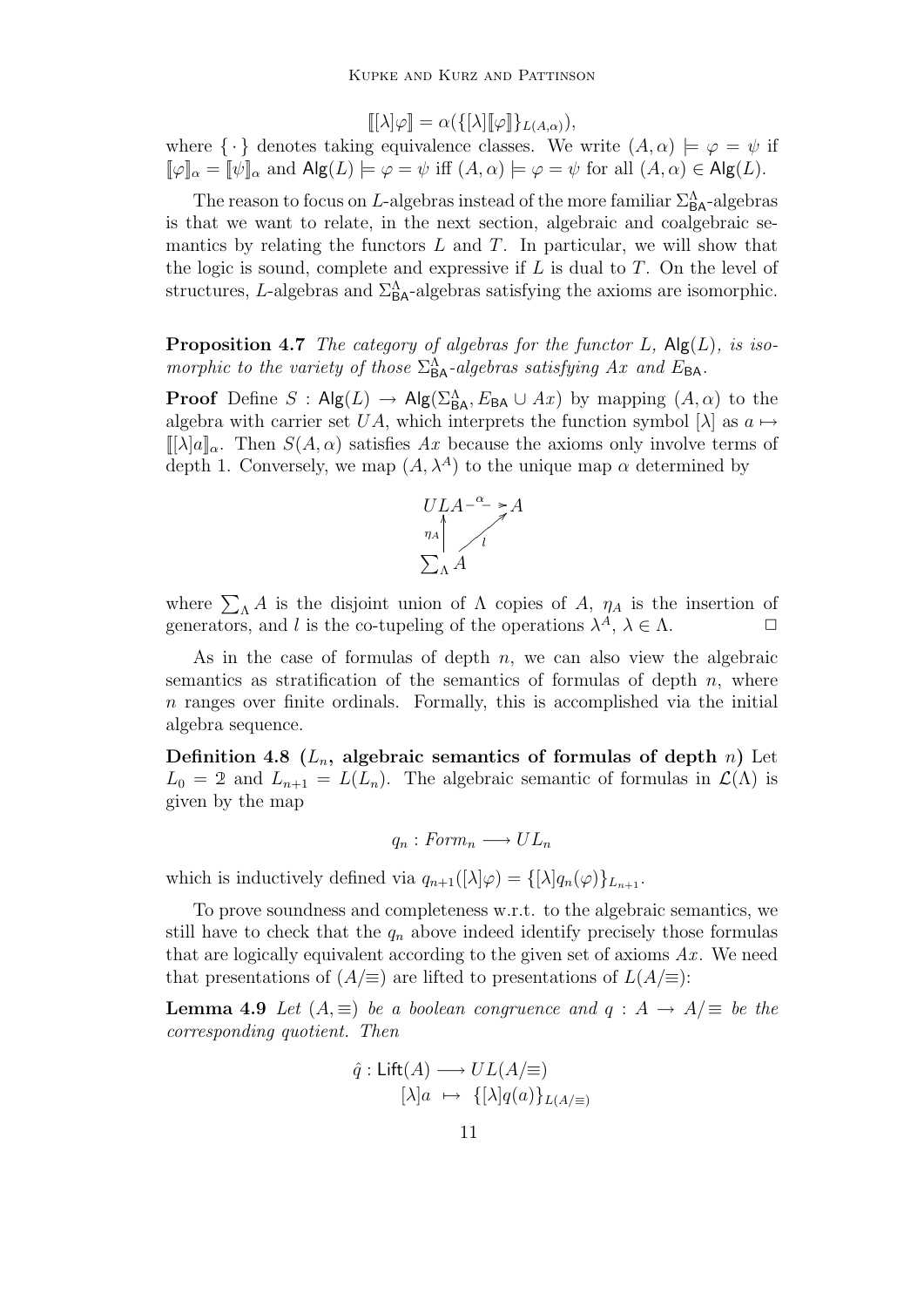is the quotient of  $\text{Lift}(A)$  w.r.t.  $\text{Lift}(\equiv)$ .

**Proof** This follows from Proposition [2.4.](#page-3-1)  $\Box$ 

**Proposition 4.10** The kernel of  $q_n : Form_n \to UL_n$  (Definition [4.8\)](#page-10-0) is  $\equiv_n$ (Definition [3.12\)](#page-8-0).

**Proof** Follows from Lemma [4.9.](#page-10-1) ◯

As mentioned at the beginning of the section, the appealing feature of the algebraic semantics is that we get soundness and completeness for free:

Proposition 4.11 The algebraic semantics is sound and complete, that is  $\mathsf{Alg}(L) \models \varphi = \psi \text{ iff } Ax \vdash_{\mathsf{EL}} \varphi = \psi \text{ for all } \varphi, \psi \in \mathcal{L}(\Lambda).$ 

**Proof** Using the construction of Proposition [4.7,](#page-10-2) we obtain  $(A, \alpha) \models s = t$  iff  $S(A, \alpha) \models s = t$ , hence it suffices to show that  $\mathsf{Alg}(\Sigma^{\Lambda}_{\mathsf{BA}}, E_{\mathsf{BA}} \cup Ax) \models s = t$  iff  $Ax \vdash_{EL} s = t$ . The latter is standard, and can be shown using a Lindenbaum-Tarski construction.

# 5 Completeness and Expressiveness for the Coalgebraic Semantics

Since soundness and completeness w.r.t to the algebraic semantics is straight forward, it is attractive to study soundness and completeness for the coalgebraic semantics via the algebraic semantics. We show that the coalgebraic semantics is sound, complete, and expressive if the functor  $L$  is dual to the functor T (Theorem [5.8\)](#page-13-1). This result requires that T is a functor on Stone spaces. We isolate the part of the theorem that is responsible for soundness and completeness (Proposition [5.6\)](#page-12-0), which also works for functors  $T$  on sets.

The predicate liftings induce a relation between  $LP$  and  $PT$ :

<span id="page-11-0"></span>**Definition 5.1** Consider  $d_X = \text{Lift}(id)$ : Lift $(UPX) \rightarrow UPTX$ . Let  $\delta_X$  be the relation given by  $(y, z) \in \delta_X$  iff  $d_X(x) = z$  for some  $x \in \tau^{-1}(\{y\})$  as in the diagram below,

$$
\frac{d_X}{\text{Lift}(UPX) \xrightarrow[\tau_X]{}} \frac{d_X}{\text{ULPX}} \xrightarrow[\delta_X]{}
$$

where  $\tau_X$  maps  $\varphi \in \text{Lift}(UPX)$  to its equivalence class  $\{\varphi\}_{LPX}$ . We say that L is dual to T if all  $\delta_X$  are bijective functions.

For functors  $F, G: \mathcal{X} \to \mathsf{Set}$  we call a family  $\rho$  of relations  $(\rho_X : FX \to \mathsf{Set})$  $GX$ ,  $X \in \mathcal{X}$ , a natural relation between F and G iff  $\varrho_Y \circ \text{Graph}(Ff) =$ Graph(Gf)  $\circ \varrho_X$  for all arrows  $f : X \to Y$  where  $\circ$  denotes here relational composition. It follows from the naturality of the predicate liftings that  $\delta$  is a natural relation. We say that  $\delta$  is *functional* if each  $\delta_X$  is the graph of a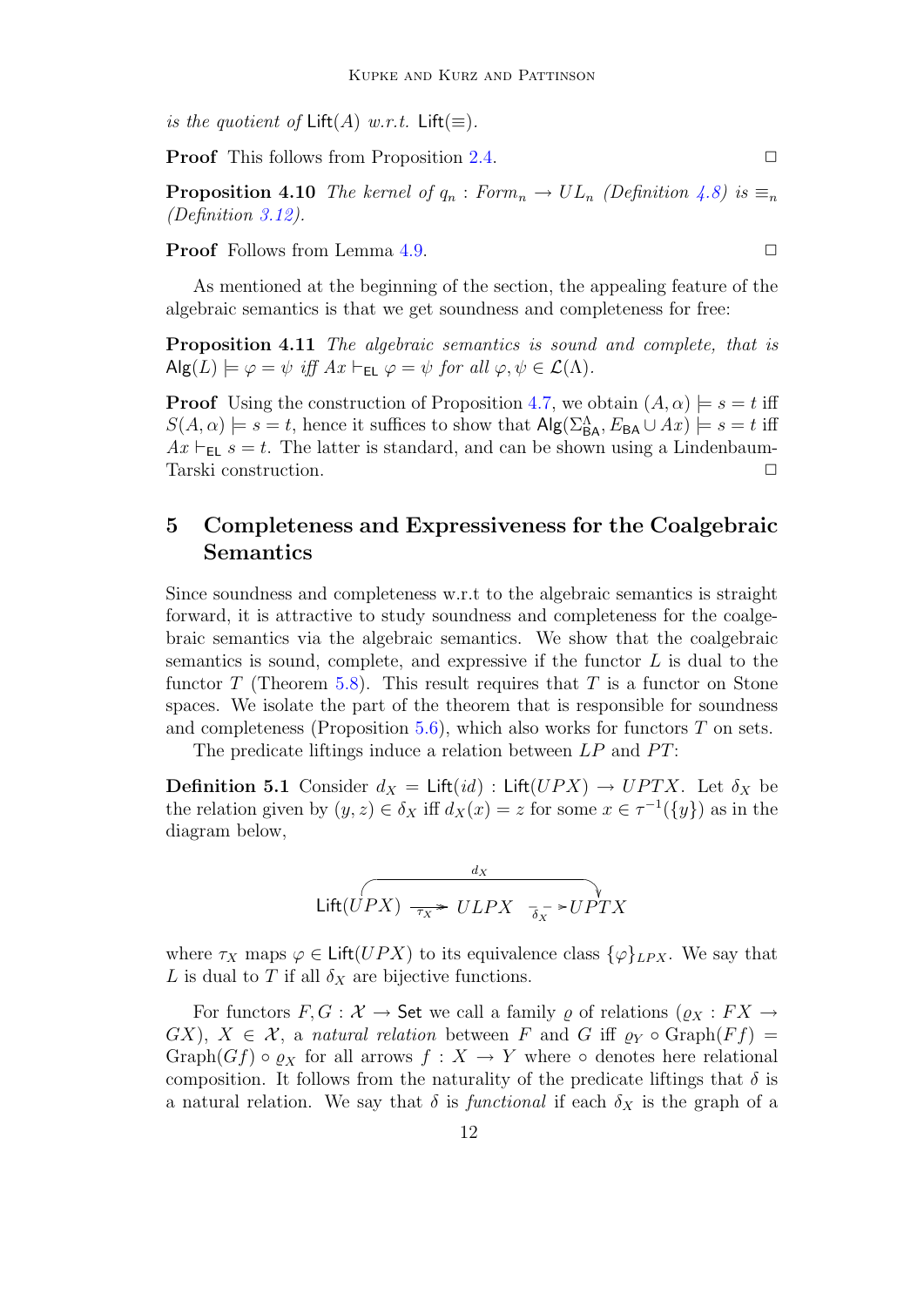function. If  $\delta$  is functional then the  $\delta_X$  are BA-morphisms and  $\delta : LP \rightarrow PT$ is a natural transformation.

These observations allow us, for functional  $\delta$ , to relate the initial algebra sequence and the final coalgebra sequence via morphisms  $L_n \to PT_n$ .

**Definition 5.2** Let  $\delta$  be functional. Define  $\delta_n: L_n \to PT_n$  via  $\delta_0 = id_{P_1}$  and  $\delta_{n+1} = \delta_{T_n} \circ L \delta_n.$ 

The following observation is immediate from Proposition [4.4.](#page-9-0)

**Proposition 5.3**  $\delta_n$  is injective or surjective if  $\delta$  is injective or surjective, respectively.

As expected, the coalgebraic semantics  $d_n : Form_n \rightarrow UPT_n$  (Defini-tion [3.5\)](#page-6-0) and the algebraic semantics  $q_n : Form_n \to UL_n$  (Definition [4.8\)](#page-10-0) agree:

**Lemma 5.4** If  $\delta$  is functional then

$$
\begin{array}{cc}\n & d_n \\
\hline\n\end{array}\n\qquad \qquad \frac{d_n}{U L_n} \quad \frac{\partial}{\partial \bar{b}_n} \Rightarrow \text{UPT}_n
$$

commutes.

Proof We calculate that

$$
U\delta_{n+1}(q_{n+1}([\lambda]\varphi)) = U\delta_{n+1}\{[\lambda]q_n(\varphi)\}_{L_{n+1}} = U\delta_{T_n} \circ UL\delta_n\{[\lambda]q_n(\varphi)\}_{L_{n+1}}
$$
  
=  $U\delta_{T_n}\{[\lambda]\delta_n(q_n(\varphi))\}_{LPT_n} = U\delta_{T_n}\{[\lambda]d_n(\varphi)\}_{LPT_n}$   
=  $\lambda_{T_n}(d_n(\varphi)) = d_{n+1}([\lambda]\varphi).$ 

 $\Box$ 

We can now derive soundness, completeness, and expressiveness for the coalgebraic semantics from the corresponding properties of the algebraic semantics provided that the relationship  $\delta : LP \rightarrow PT$  between algebraic and coalgebraic semantics satisfies certain properties.

<span id="page-12-1"></span>**Proposition 5.5** If  $\delta$  is functional, then Ax is sound, i.e.  $\text{Coalg}(T) \models \varphi$  if  $Ax \vdash_{ML} \varphi$  for all  $\varphi \in \mathcal{L}(\Lambda)$ .

**Proof** Suppose  $Ax \vdash \varphi$  for a formula  $\varphi$  of depth n. Then, by the lemma,  $\varphi = \top$  in  $L_n$ . This is preserved by  $\delta_n$  which is a morphism. It follows from Proposition [3.7](#page-7-0) that  $\text{Coalg}(T) \models \varphi$ .

<span id="page-12-0"></span>**Proposition 5.6** If  $\delta$  is functional and injective, then Ax is sound and complete, i.e.  $\text{Coalg}(T) \models \varphi \text{ iff } Ax \vdash_{\text{ML}} \varphi \text{ for all } \varphi \in \mathcal{L}(\Lambda).$ 

<span id="page-12-2"></span>**Proof** Suppose  $Ax \nvDash_{ML} \varphi$  for a formula  $\varphi$  of depth n. Then, by the lemma,  $\varphi \neq \top$  in  $L_n$ . This is preserved by  $\delta_n$  which is an injective morphism. It follows from Proposition [2.8](#page-4-1) that there is x in  $T_n$  that refutes  $\varphi$ .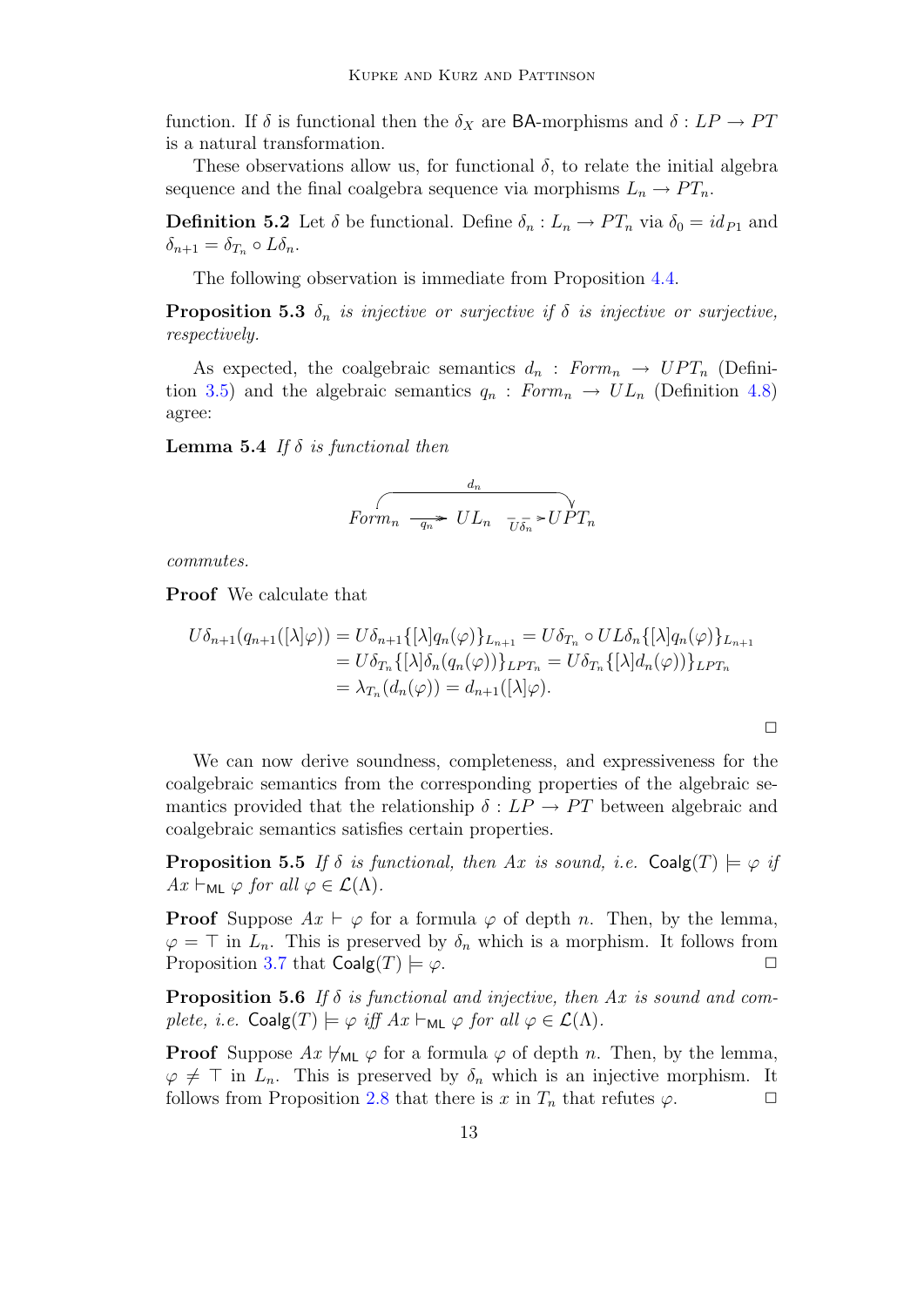**Proposition 5.7** If  $\delta$  is functional and surjective, then Ax is sound and  $\omega$ step expressive (Definition [2.10\)](#page-5-1).

**Proof** Given two coalgebras  $(X, \xi)$ ,  $(Y, \nu)$ , and two states  $x \not\sim_\omega y$ , x in X, and y in Y. Then there is  $n < \omega$  such that  $\xi_n(x) \neq \nu_n(y)$ . Hence there are predicates  $p_x, p_y \in UPT_n$  separating x and y. By surjectivity of  $\delta_n$ , there are also formulas separating x and y.  $\square$ 

<span id="page-13-1"></span>**Theorem 5.8** Consider T : Stone  $\rightarrow$  Stone, a set of predicate liftings  $\Lambda$  for T and a set of axioms Ax. Let  $L : BA \rightarrow BA$  be the functor given by Ax (Definition [4.2\)](#page-9-1). If L is dual to T (Definition [5.1\)](#page-11-0), then Ax is sound, complete and expressive.

Proof The claim on soundness and completeness is contained in Proposi-tions [5.5](#page-12-1) and [5.6](#page-12-0) above. Since the language  $\mathcal{L}(\Lambda)$  is built from predicate liftings with finite (in the present paper even unary) arity, the initial algebra sequence for L converges after  $\omega$  steps. Since T is dual to L and because of the duality between Stone and BA, the final sequence of  $T$  also converges after  $\omega$  steps, hence  $\omega$ -behavioural equivalence is behavioural equivalence. Now expressiveness follows from Proposition [5.7.](#page-12-2)  $\Box$ 

**Remark 5.9 (Canonical Model)** In modal logic, the canonical model  $(C, \gamma)$ is a particular model whose states are the maximally consistent sets of formulas and whose transition relation  $\gamma$  is chosen in a way such that the so-called truth lemma

$$
(C, \gamma), \Phi \models \varphi \Leftrightarrow \varphi \in \Phi
$$

holds. Completeness is then immediate from the existence of a canonical model. Indeed, suppose  $\varphi$  cannot be derived; then  $\neg \varphi$  is consistent, hence there is  $\Phi \in C$  with  $\neg \varphi \in \Phi$ , hence  $(C, \gamma)$ ,  $\Phi \models \neg \varphi$ , from which  $\not\models \varphi$  follows.

Clearly, the truth lemma depends on the fact that the states of  $C$  are sets of formulas, a property which is not invariant under isomorphism. From a categorical point of view, the truth lemma is not a property of some coalgebra but of the morphism  $\delta_{\omega}: L_{\omega} \to PT_{\omega}$  where  $L_{\omega}$  is the colimit of the initial algebra sequence  $(L_n)_{n<\omega}$ . We then have

$$
(T_{\omega}, \tau), x \models \varphi \Leftrightarrow x \in \bar{d}_{\omega}([\varphi]).
$$

# <span id="page-13-0"></span>6 A Characterisation of Duality

In the previous section we have seen that the logic given by a set of predicate liftings  $\Lambda$  and a set  $Ax$  of axioms is sound, complete and expressive if the induced functor  $L$  is dual to  $T$ . In this section, we investigate conditions under which is the case. Our main result is Theorem [6.13,](#page-18-0) where we give a characterisation of this duality in terms of  $Ax$  and  $\Lambda$ . More specifically, we have that  $L$  is dual to  $T$  if the axioms induce order-reflecting and preserving functions  $\text{Lift}(f)$ :  $\text{Lift}(A) \rightarrow PTX$ , given an order-preserving and -reflecting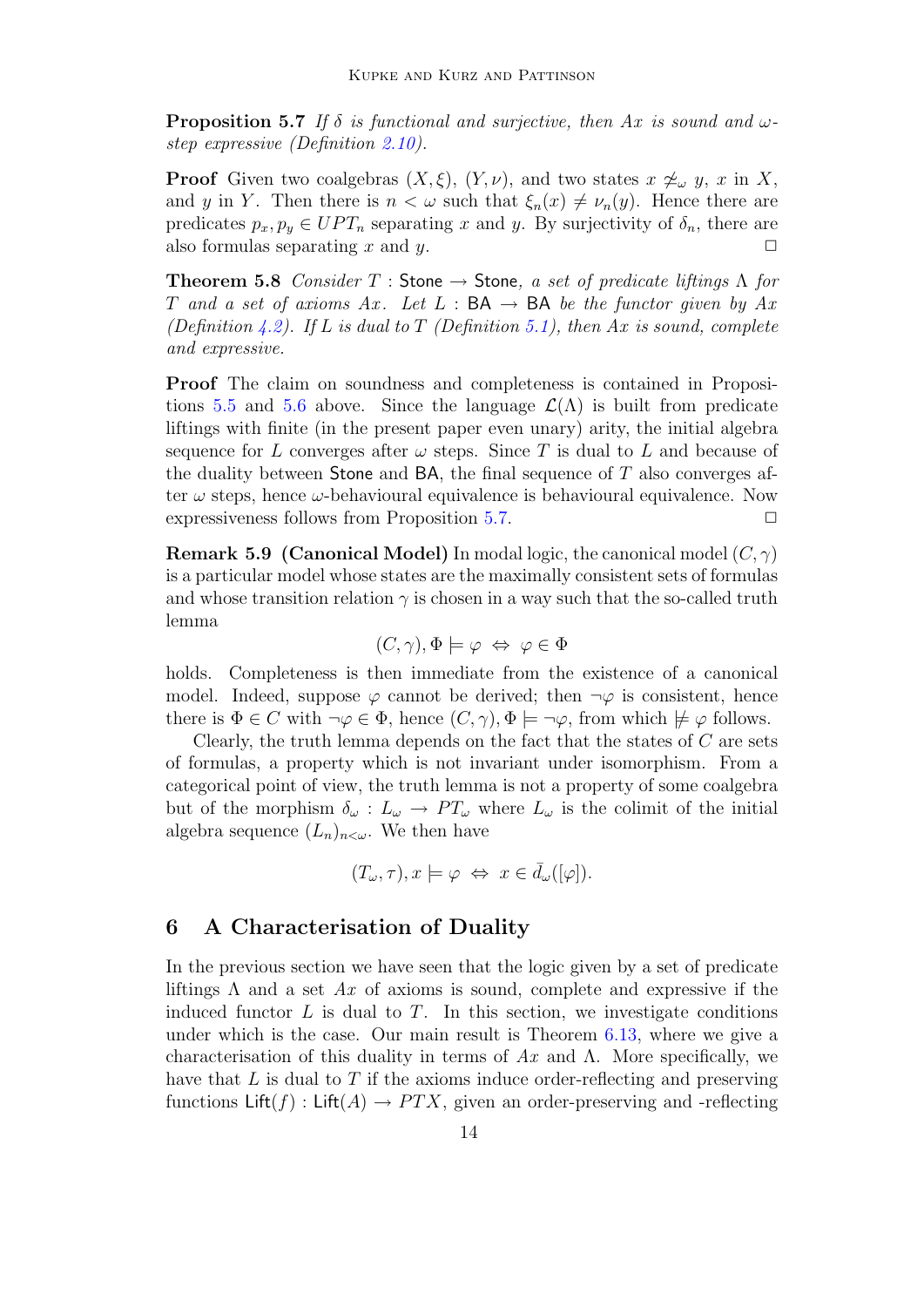$f: A \to PX$  (where Lift(A) are formulas of depth 1 over atoms in A) and, additionally, the predicate liftings  $\Lambda$  allow to distinguish all elements of  $TX$ . We discuss both aspects, the condition on the axioms and the condition of the predicate liftings, separately.

### 6.1 Functionality and Injectivity

We start by showing that the canonical natural relation  $\delta$  is functional and injective iff the axioms induce order-preserving and -reflecting functions, giving rise to a sound and complete logic. The third author gave sufficient conditions for the coalgebraic modal logic of a functor  $T : Set \rightarrow Set$  to be sound and complete in [\[15\]](#page-20-5). We will recall these conditions and then show that they are equivalent to the fact that the relation  $\delta$  as defined in Definition [5.1](#page-11-0) is functional and injective. In the following we fix a set  $\Lambda$  of predicate liftings for T. Recall the definition of  $\text{Lift}(h) : Form(A) \rightarrow UPTX$  (Definition [3.5\)](#page-6-0).

Definition 6.1 (order-preservation and reflection) Suppose  $Ax$  is a set of axioms.

(i) Ax is order-preserving iff for all functions  $h : (A, \vdash) \rightarrow UPX$ ,  $(A, \vdash) \in$ **PreOrd<sub>BA</sub>**, we have that  $\text{Lift}(h)$  preserves order, if h does.

(ii) Ax is order-reflecting iff for all functions  $h : (A, \vdash) \rightarrow UPX$ ,  $(A, \vdash) \in$ PreOrd<sub>BA</sub>, we have that  $\text{Lift}(h)$  reflects order, if h does.

We briefly comment on the relation between the present definition and those given in [\[15\]](#page-20-5).

Remark 6.2 The definition of a order-preserving and -reflecting set of axioms given here is not exactly the same as the definition given in [\[15\]](#page-20-5): We restrict our attention to maps which have boolean preorders as domain. The proofs and arguments in [\[15\]](#page-20-5) for proving soundness and completeness of the logic would however also work with our weaker conditions.

Having the notion of order reflection and -preservation at hand, the main result of this section can be formulated as follows:

<span id="page-14-0"></span>**Theorem 6.3** Given a set of axioms Ax for  $\mathcal{L}(\Lambda)$ , then Ax is order-preserving and -reflecting iff  $\delta$  is functional and injective.

We need some preparations in order to be able to prove the theorem, which we split into two parts. The first (and easy) part is the following lemma:

<span id="page-14-1"></span>**Lemma 6.4** Given a set of axioms Ax for  $\mathcal{L}(\Lambda)$ , then

(i) If  $Ax$  order-preserving, then  $\delta$  is functional.

(ii) If Ax order-preserving and reflecting, then  $\delta$  is functional and injective.

### Proof

(i) Recall that for  $X \in \mathcal{X}$  the relation  $\delta_X$  was defined as the relation  $\subseteq$  $ULPX \times PTX$  through which the map  $d_X : Form(PX) \rightarrow PTX$  mapping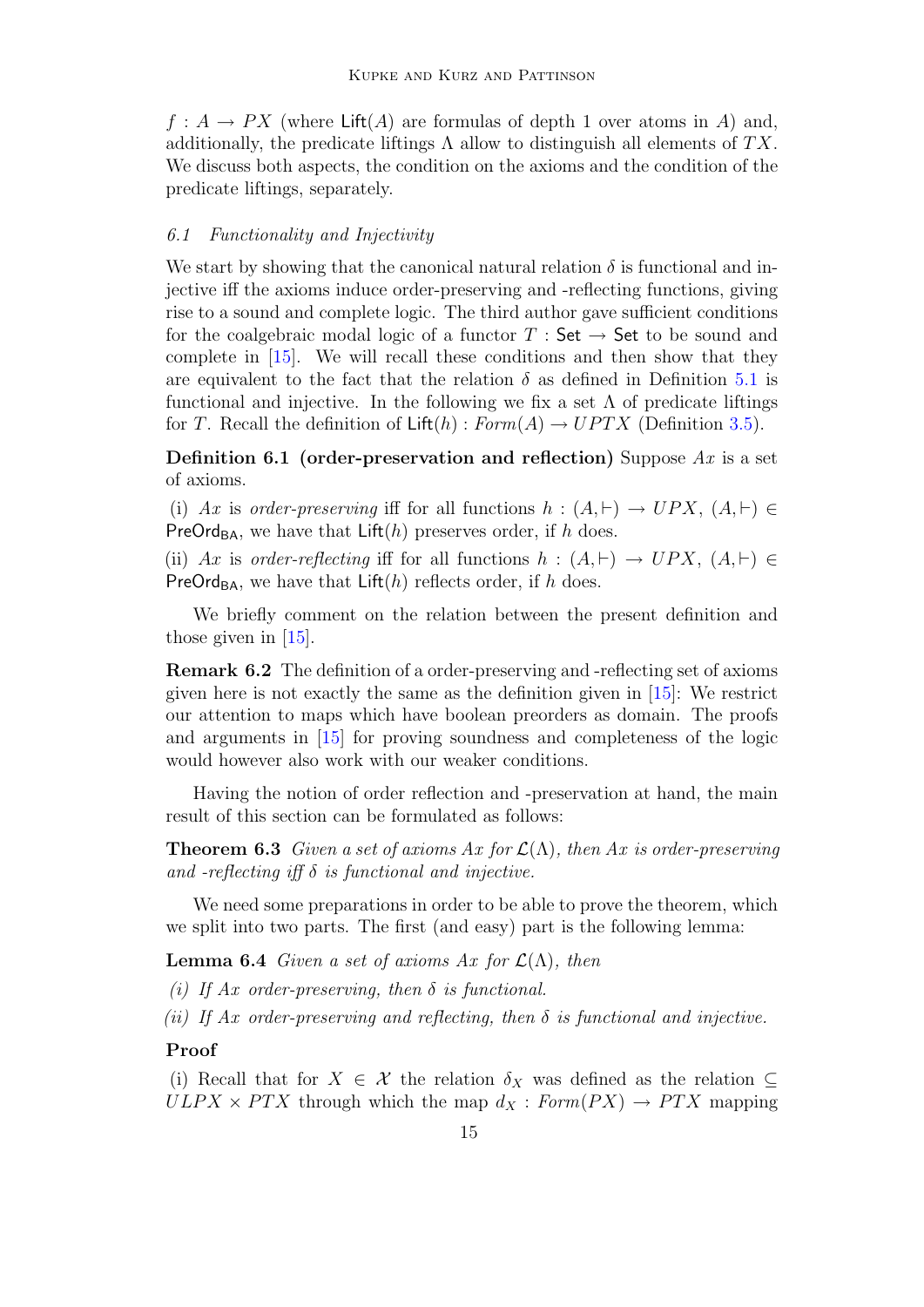generators of the form  $\lambda | a$  to  $\lambda_X(a)$  factors (cf. Definition [5.1\)](#page-11-0). It is easy to see that  $d_X$  is nothing but Lift( $id_{PX}$ ), i.e. the lifting of the identity function  $id_{PX}$ :  $PX \rightarrow PX$  as defined as in Definition [3.5.](#page-6-0) According to our assumption Lift(id) is order-preserving as id is order-preserving. Corollary [2.3](#page-2-1) tells us then that Lift(id) factors through a BA-morphism Lift(id). It can be easily seen that Lift( $id$ ) =  $\delta_X$ , hence  $\delta_X$  is functional and a BA-morphism.

(ii) Suppose now that  $Ax$  is order-preserving and -reflecting. Then as in the first case we can show that  $\delta_X = \text{Lift}(id)$  is a BA-morphism. As  $\text{Lift}(id)$  is now also order-reflecting we obtain, again by using Corollary [2.3,](#page-2-1) that  $\delta_X$  is injective.

 $\Box$ 

To prove the second half of the theorem we take a closer look at the definition of Lift.

<span id="page-15-0"></span>**Definition 6.5 ("syntactic lifting")** Given a function  $h : (A, \vdash) \rightarrow PX$ where  $(A, \vdash) \in \mathsf{PreOrd}_{\mathsf{BA}}$ , we define a function

$$
\langle h \rangle : \mathsf{Lift}(A) \to \mathsf{Lift}(PX)
$$

that maps  $[\lambda]a$  to  $[\lambda]h(a)$  for  $\lambda \in \Lambda$ ,  $a \in A$ .

Using  $\langle h \rangle$ , we can characterise the action of Lift on functions as follows:

<span id="page-15-1"></span>**Lemma 6.6** Let  $h : (A, \vdash) \to PX$  be a function,  $(A, \vdash) \in \mathsf{PreOrd}_{\mathsf{BA}}$ . Then (i) Lift(h) = Lift( $id_{PX}$ )  $\circ$   $\langle h \rangle$ .

(ii) If  $\delta$  is functional and h is order-preserving, then  $\text{Lift}(h)$  is order-preserving. (iii) If  $\delta$  is functional and injective and h is order-reflecting, then  $\text{Lift}(h)$  is order-reflecting.

**Proof** Assume that  $\delta$  is functional and h is order-preserving. h factors through the quotient A of A wrt to the congruence induced by  $\vdash$ , giving rise to  $\bar{h}$  :  $\bar{A} \rightarrow PX$ . Consider the diagram



with  $\langle h \rangle$  as in Definition [6.5](#page-15-0) and  $\hat{q}$  as in Lemma [4.9.](#page-10-1) The lower row is taken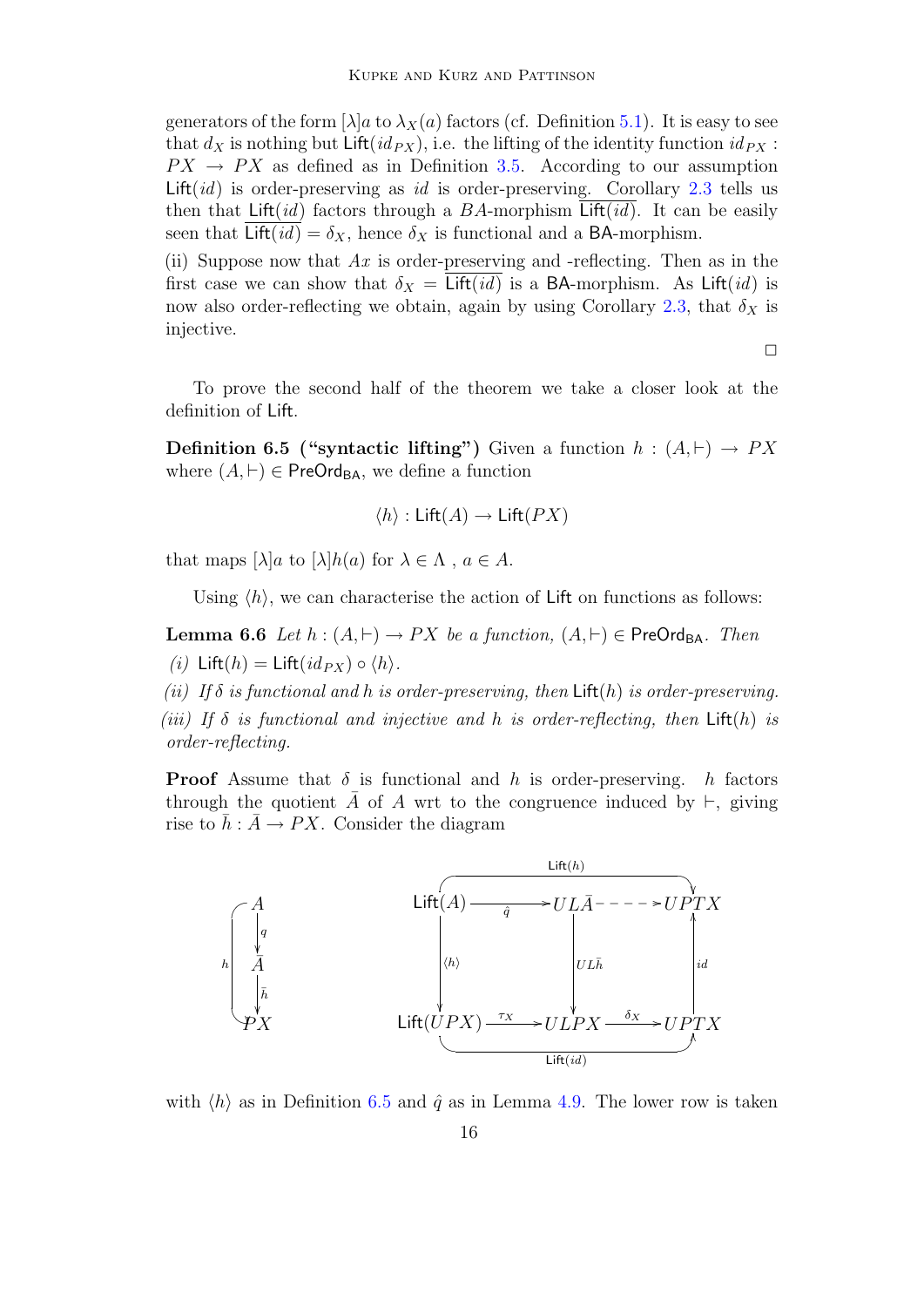from Definition [5.1.](#page-11-0) The left hand square commutes:

$$
UL\overline{h}(q([\lambda]a) = UL\overline{h}(\{[\lambda]q(a)\}_{L\overline{A}}) = \{[\lambda](\overline{h}(q(a)))\}_{LPX}
$$
  
= 
$$
\{[\lambda]h(a)\}_{LPX} = \tau_X([\lambda]h(a))) = \tau_X(\langle h \rangle([\lambda]a)).
$$

This shows that  $\text{Lift}(h)$  factors through  $UL\overline{A}$  and is therefore order-preserving (Corollary [2.3\)](#page-2-1).

Assume now that  $\delta$  is functional and injective and h is order-reflecting. Since  $L\bar{h}$  is injective (Proposition [4.4\)](#page-9-0) Lift(h) factors through an injective  $L\bar{A} \rightarrow$  $PTX$  and is therefore order-reflecting.  $\square$ 

The proof of the Theorem [6.3](#page-14-0) is now complete: Lemma [6.4](#page-14-1) proves one direction and Lemma [6.6](#page-15-1) the other direction.

### 6.2 Surjectivity

We now consider a logic for an endofunctor T : Stone  $\rightarrow$  Stone, i.e.  $\mathcal{X} =$  Stone and  $P = \text{Cip}$ . Here we will see that requiring that the set of predicate liftings  $\Lambda$  for T is "separating" (a notion taken from [\[16\]](#page-20-10)) is equivalent to the fact that the canonical map  $\delta$  is surjective.

### Definition 6.7 (Separation) Let  $X \in$  Stone.

- (i) A collection of clopens  $C \subset \mathsf{Cip} X$  is called *separating* if the map
	- $s_X : X \to \mathcal{P}(\mathsf{C}\vert \mathsf{p} X)$  $x \mapsto \{U \in \mathcal{X} \mid x \in U\}$

is injective.

(ii) A set of predicate liftings  $\Lambda$  for T is called *separating* if for all  $X \in$  Stone

$$
\operatorname{Im}_{\Lambda}(X) := \{ \lambda_X(U) \mid \lambda \in \Lambda, U \in \operatorname{Clp}(X) \}
$$

is a separating set of clopens of  $TX$ .

Intuitively a separating set of predicate liftings makes it possible to characterise points in  $TX$  ("successors") by lifted predicates over X.

As it was shown in [\[16\]](#page-20-10) a coalgebraic modal logic which has a separating set of predicate liftings is expressive. We will now see that provided we have a sound and complete logic for the functor T the fact that  $\Lambda$  is separating is equivalent to saying that the functor L defining the algebraic semantics of our logic is the dual of T.

Our main theorem states that  $\delta$  is surjective if and only if the set  $\Lambda$  of predicate liftings is separating. Before we state (and prove) the theorem, we collect some facts on separating sets, which are necessary for the proof of the theorem.

<span id="page-16-0"></span>**Lemma 6.8** Let  $X \in$  Stone and let  $A \subseteq$  Clp*X* be a subalgebra of Clp*X*. Then  $s_{\mathbb{A}}$  is injective iff  $\mathbb{A} = \mathsf{Clp}{X}$ .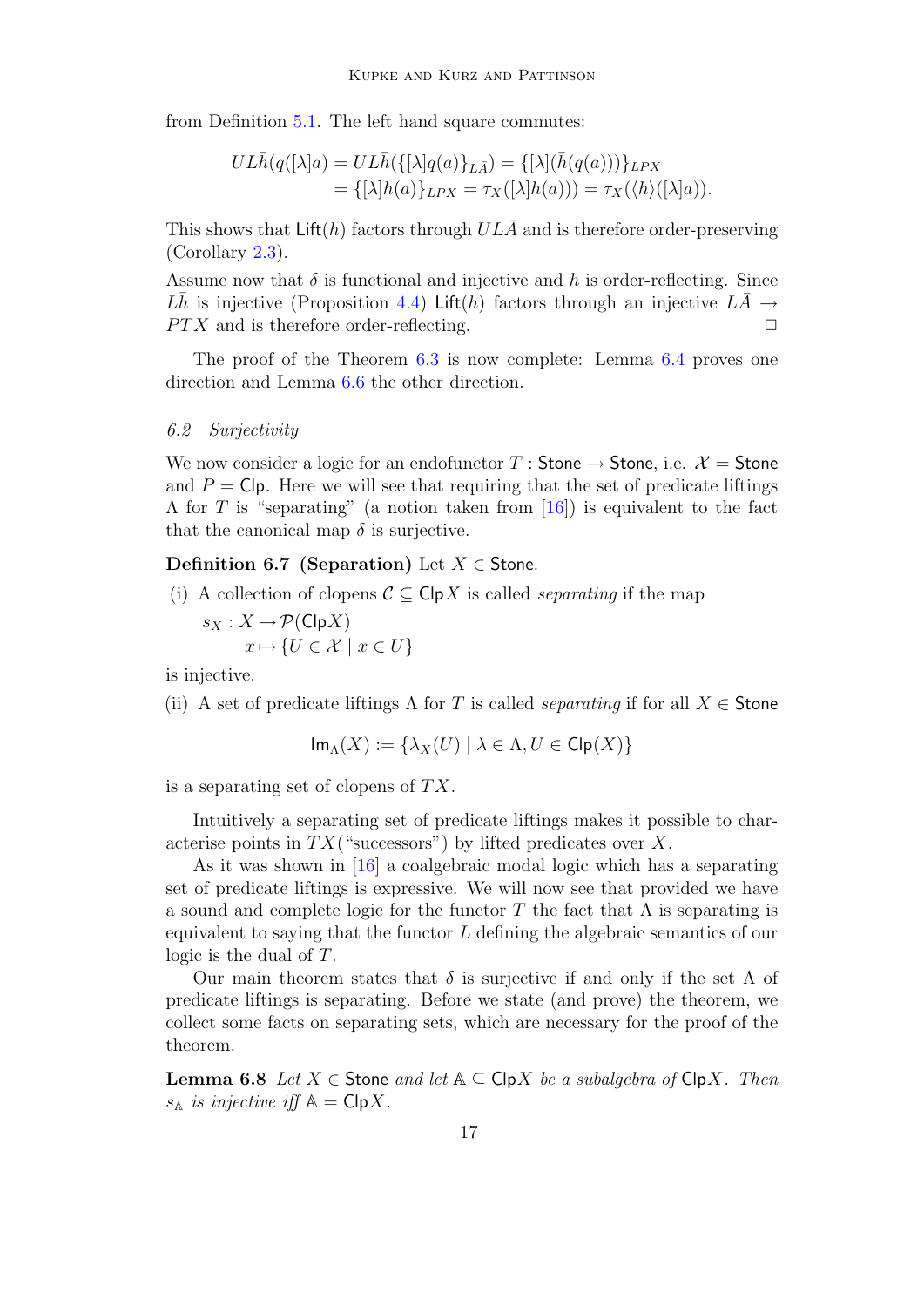Proof The implication from right to left is immediate. To prove the other direction suppose that  $s_A$  is injective. Then one can easily see that

<span id="page-17-0"></span>
$$
\bigcap \{ U \in \mathbb{A} \mid x \in U \} = \{ x \}
$$
\n<sup>(1)</sup>

for all  $x \in X$ . To prove  $A = \text{Cip}X$  it suffices to show that A is a basis for the topology on X. Suppose that  $W \subseteq X$  is open and let  $x \in W$ . We have to show that there is a clopen set  $U \in A$  such that  $x \in U \subseteq W$ . Because of [\(1\)](#page-17-0) we know that for all  $y \in -W$  there is some  $U_y \in A$  such that  $x \notin U_y$ and  $y \in U_y$ . Hence  $-W \subseteq \bigcup_{y \in -W} U_y$ . Because of compactness of the topology there are  $y_1, \ldots, y_n \in -W$  such that  $-W \subseteq \bigcup_{i=1}^n U_{y_i}$ . Define  $V := -(\bigcup_{i=1}^n U_{y_i})$ . Then  $V \in \mathbb{A}$  and  $x \in V \subseteq W$ . Therefore  $\mathbb{A}$  is a basis of the topology of X.  $\Box$ 

<span id="page-17-1"></span>**Lemma 6.9** Let  $X \in$  Stone and let  $C \subseteq$  ClpX be a clopen subbasis of the topology of  $X$ . Then  $\mathcal C$  is a separating set of clopens.

**Proof** Let  $x, y \in X$  and  $x \neq y$ . Then there is a  $U \in \mathsf{Cip} X$  such that  $x \in U$ and  $y \in -U$ . As C is a subbasis of the topology there are  $V_1, \ldots, V_n \in \mathcal{C}$  such that

$$
x \in \bigcap_{i=1}^{n} V_i \subseteq U.
$$

But this means that there is at least one  $V_j \in \mathcal{C}$  such that  $x \in V_j$  and  $y \notin V_j$ , and therefore  $s_{\mathcal{C}}(x) \neq s_{\mathcal{C}}(y)$ .

<span id="page-17-2"></span>**Lemma 6.10** Let  $C \subseteq \text{Clp} X$  and define  $-C := \{-U \mid U \in C\}$ . Then

$$
s_{\mathcal{C}}\ injective \Leftrightarrow s_{\mathcal{C}\cup-\mathcal{C}}\ injective
$$

Proof The direction from left to right is obvious. For the other direction, suppose  $s_{\mathcal{C}\cup-\mathcal{C}}$  is injective and let  $x, y \in X$ ,  $x \neq y$ . Then according to our assumption

$$
s_{\mathcal{C}\cup-\mathcal{C}}(x)\neq s_{\mathcal{C}\cup-\mathcal{C}}(y).
$$

Therefore we can assume that there is  $V \in \mathcal{C} \cup \mathcal{C}$  such that  $x \in V$  and  $y \in -V$ . We distinguish the following cases:

**Case**  $V \in \mathcal{C}$ . Then clearly  $s_{\mathcal{C}}(x) \neq s_{\mathcal{C}}(y)$ .

**Case**  $V \in -\mathcal{C}$ . Then  $-V \in \mathcal{C}$  and hence  $-V \in s_{\mathcal{C}}(y)$  and  $-V \notin s_{\mathcal{C}}(x)$ .

Since  $V \in \mathcal{C} \cup -\mathcal{C}$ , this finishes the proof.  $\Box$ 

Now we are ready to prove the main result of this section:

<span id="page-17-3"></span>**Theorem 6.11** Let T : Stone  $\rightarrow$  Stone be a functor, and suppose that  $\mathcal{L}(\Lambda)$ is a logic for T that has a order-preserving set of axioms  $Ax$ . Then  $\Lambda$  is a separating set of predicate liftings iff the canonical  $\delta : L \circ \mathsf{Clp} \to \mathsf{Clp} \circ T$  is surjective.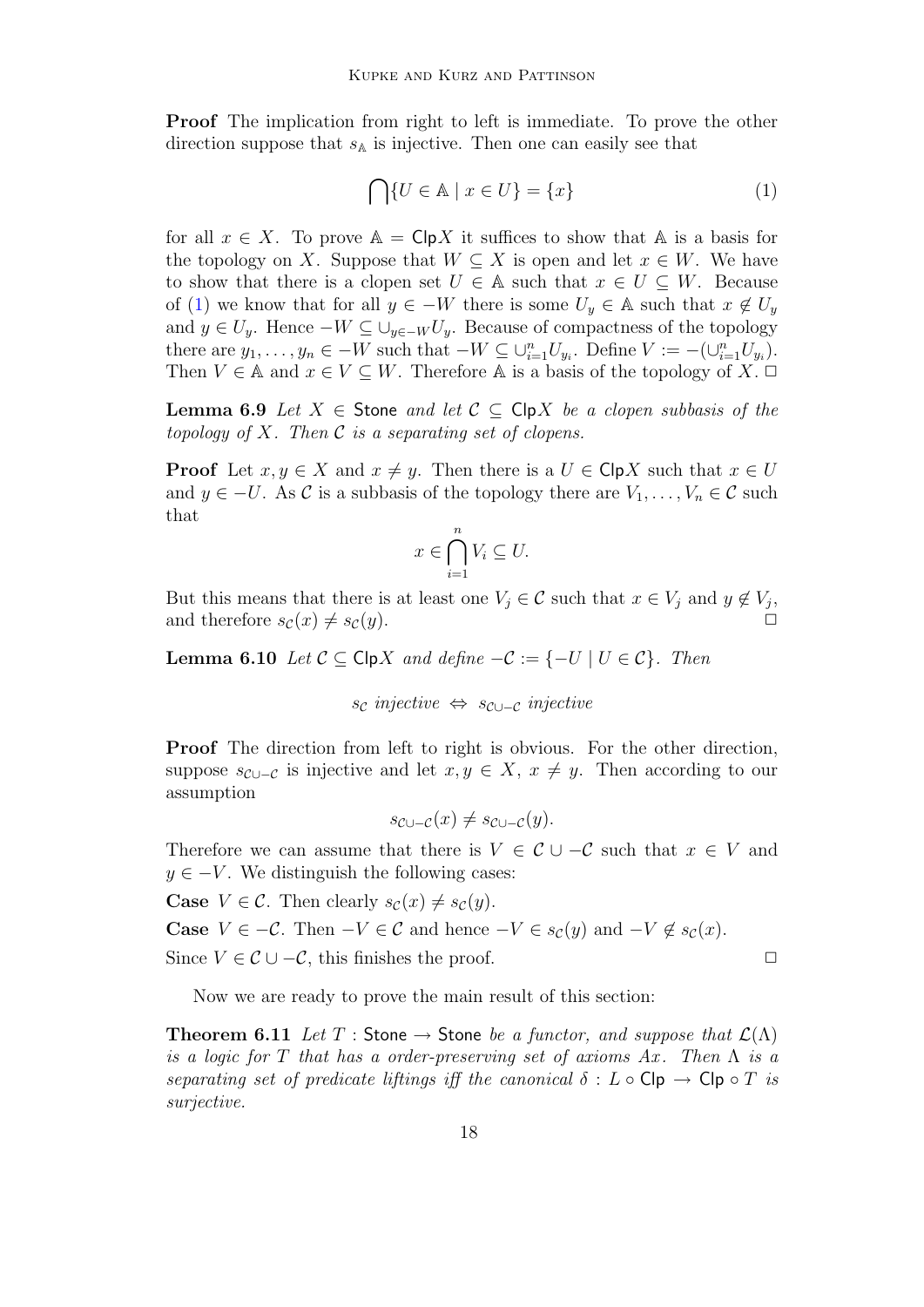**Proof** Given an order-preserving set of axioms we know that the map  $\text{Lift}(id_{\text{Clp}X})$ :  $\text{Lift}(\text{Clp}X) \to \text{Clp}TX$  factors through  $\delta_X : L\text{Clp}X \to \text{Clp}TX \in \text{BA}$ . It is therefore obvious that we have the following equivalence:

$$
\forall X. \delta_X \text{ surjective } \Leftrightarrow \forall X. \mathsf{Lift}(id_{\mathsf{Clp}X}) \text{ surjective}
$$

We now show that the last property is equivalent to the fact that  $\Lambda$  is a separating set of liftings.

Suppose first that for an arbitrary  $X \in$  Stone the map Lift( $id_{\text{Clp}X}$ ) is surjective. As the domain of  $\text{Lift}(id)$  is closed under the boolean operations it can be easily seen that the image of Lift(id) is equal to  $\langle \text{Im}_{\Lambda}(X) \rangle_{\text{ClpTX}}$ , the subalgebra of  $\mathsf{Cip}\mathit{TX}$  generated by  $\mathsf{Im}_{\Lambda}(X)$ . Hence we get

$$
\mathsf{Clp}TX = \mathsf{Im}(\mathsf{Lift}(id_{\mathsf{Clp}X})) = \langle \mathsf{Im}_{\Lambda}(X) \rangle_{\mathsf{Clp}TX}.
$$

This implies that  $\mathsf{Im}_{\Lambda}(X) \cup -\mathsf{Im}_{\Lambda}(X)$  is a clopen subbasis of the topology of TX, where again  $-\mathsf{Im}_{\Lambda}(X) := \{-U \mid U \in \mathsf{Im}_{\Lambda}(X)\}.$  Using Lemma [6.9](#page-17-1) and [6.10](#page-17-2) we obtain that the map  $s_{\mathsf{Im}\Lambda}(X)$  is injective. As X was arbitrary we can conclude that  $\Lambda$  is separating.

Now suppose that  $\Lambda$  is a separating set of liftings and let  $X \in$  Stone. Then  $s_{\mathsf{Im}\lambda}(X)$  is injective which also implies the injectivity of  $s_{\mathsf{Lift}(id_{\mathsf{Cip}X})}$ . As the image of Lift(*id*) is a subalgebra of  $\mathsf{Cip}TX$  it follows by Lemma [6.8](#page-16-0) that  $\textsf{Im}(\textsf{Lift}(id_{\textsf{Clp}X})) = \textsf{Clp}TX.$ 

We note the following immediate consequence, which is the main result of this section:

Corollary 6.12 Let T : Stone  $\rightarrow$  Stone be a functor, and suppose that  $\mathcal{L}(\Lambda)$ is a logic for T that has a order-preserving set of axioms Ax. Then  $\mathcal{L}(\Lambda)$  is expressive if  $\Lambda$  is separating.

**Proof** Follows directly from the theorem and Proposition  $5.7$ 

Summing up, we can now characterise duality between  $T$  and  $L$  in logical terms as follows:

<span id="page-18-0"></span>**Theorem 6.13** Let T : Stone  $\rightarrow$  Stone and Ax is a set of axioms. The following are equivalent:

- (i) Ax is order-preserving and reflecting, and  $\Lambda$  is separating
- (*ii*)  $L$  *is dual to T*.

**Proof** Follows directly from Theorem [6.3](#page-14-0) and from Theorem [6.11.](#page-17-3) □

Combining the above result with Theorem [5.8,](#page-13-1) both of the two equivalent conditions above provide us with a sound, complete and expressive logic for T-coalgebras.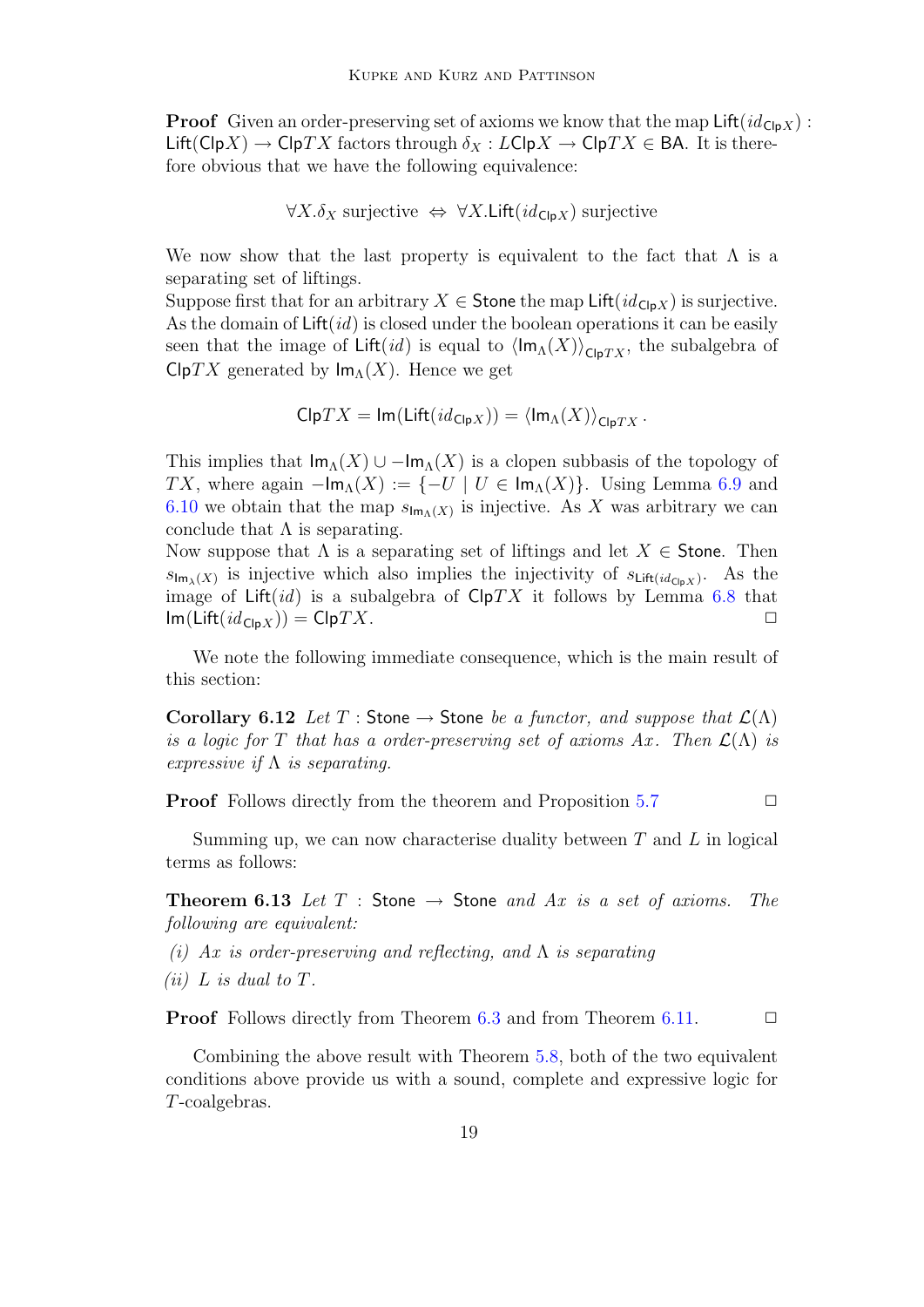# 7 Conclusions, Related Work

Our results provide an axiomatic account of some aspects of the duality between modal and equational logic. We have developed an algebraic semantics for coalgebraic logic, which allows us to deduce soundness and completeness wrt the coalgebraic semantics directly from the corresponding property of the algebraic semantics. Moreover, we have given a characterisation of the duality between the algebraic and the coalgebraic aspects in terms of the extralogical axioms.

The theory of algebraic logics has a long tradition, see e.g. [\[2\]](#page-19-3) for applications in a computer science context. Algebraic techniques in modal logic were first employed by Jónsson and Tarski  $[10]$ . Our work stands in the tradition of Goldblatt [\[6](#page-20-7)[,5\]](#page-19-4), where the duality of descriptive general frames and boolean algebras with operators was made explicit. Our results work towards generalising this duality to coalgebras over stone spaces (generalising descriptive general frames, see [\[11\]](#page-20-6)) and algebras for extensions of the boolean signature.

In a coalgebraic context, Jacobs [\[8\]](#page-20-12) has set up an adjunction between the category of coalgebras for certain endofunctors and a related category of boolean algebras with operators. The endofunctors treated in loc.cit. are built syntactically, whereas our approach is axiomatic. The same applies to the duality investigated by Goldblatt [\[7\]](#page-20-13), where definability issues are studied.

In the future, we plan to extend the approach as to incorporate also different dualities (e.g. Heyting algebras and Priestly spaces). Furthermore, we are trying to relax the condition of a duality between functors to a duality between categories, that is, we hope to be able to give an algebraic semantics for coalgebraic logics if we have a duality between coalgebras over Stone and algebras over BA, which extends the basic Stone duality.

# References

- <span id="page-19-1"></span>[1] S. Abramsky. A Cook's Tour of the Finitary Non-Well-Founded Sets. Invited Lecture at BCTCS 1988.
- <span id="page-19-3"></span>[2] A. Andréka, A. Kurucz, I. Neméti, and I. Sain. Applying algebraic logic to logic. In M. Nivat, C. Rattray, T. Rus, and G. Scollo, editors, Algebraic Methodology and Software Technology, Workshops in Computing. Springer, 1994.
- <span id="page-19-0"></span>[3] C. Cîrstea. On expressivity and compositionality in logics for coalgebras. In H.P. Gumm, editor, Coalgebraic Methods in Computer Science (CMCS'03), volume 82.1 of ENTCS, 2003.
- <span id="page-19-2"></span>[4] S. Ghilardi. An algebraic theory of normal forms. Annals of Pure and Applied Logic, 71:189–245, 1995.
- <span id="page-19-4"></span>[5] R. Goldblatt. Varieties of complex algebras. Annals of Pure and Applied Logic, 38:173–241, 1989.